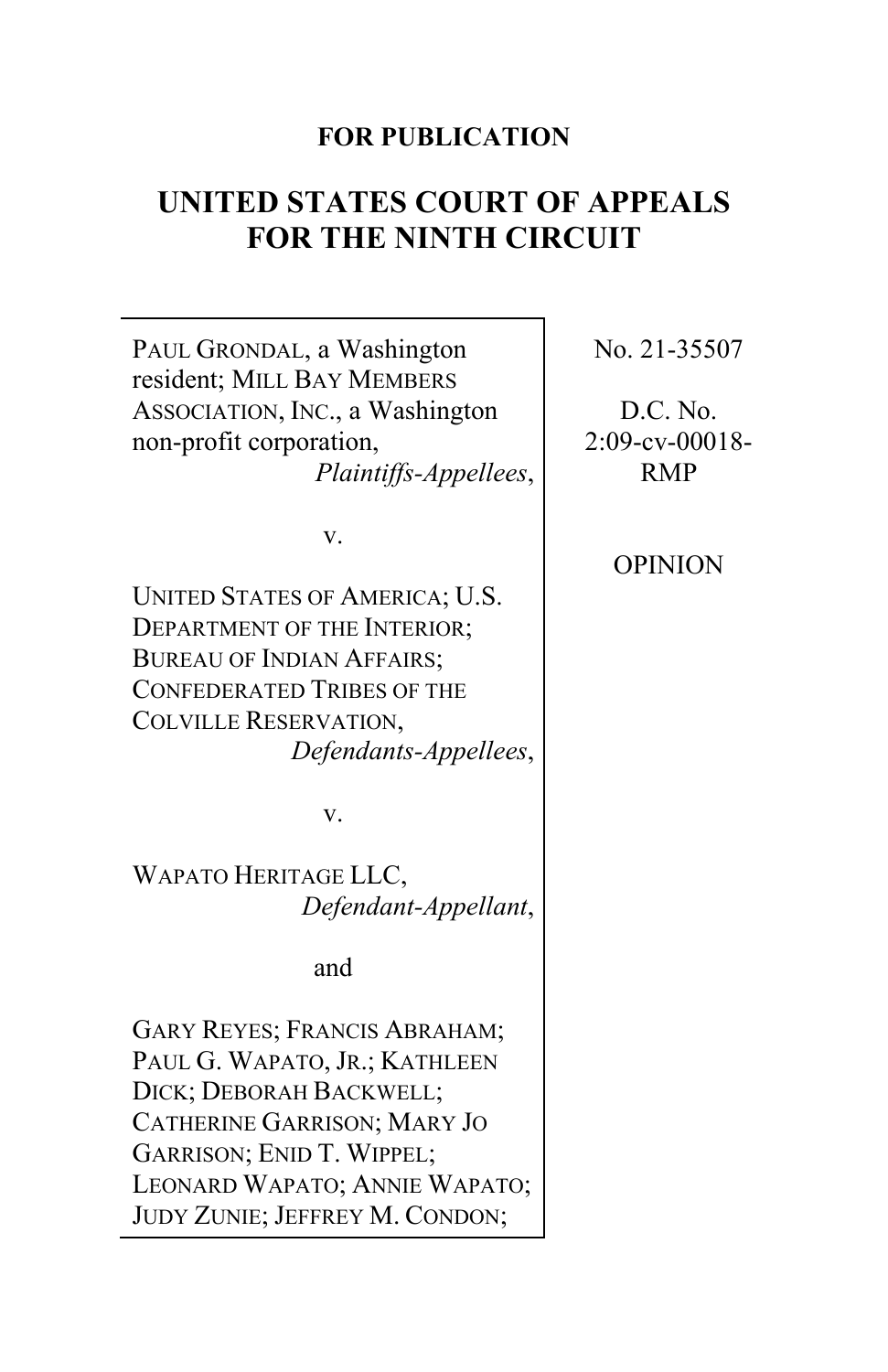VIVIAN PIERRE; SONIA W. VANWOERKOM; ARTHUR DICK; HANNAH RAE DICK; FRANCIS J. REYES; LYNN K. BENSON; JAMES ABRAHAM; RANDY MARCELLAY; PAUL G. WAPATO, JR.; CATHERINE L. GARRISON; MAUREEN M. MARCELLAY; LEONARD M. WAPATO; MIKE MARCELLAY; LINDA SAINT; STEPHEN WAPATO; MARLENE MARCELLAY; DWANE DICK; GABE MARCELLAY; TRAVIS E. DICK; HANNAH DICK; JACQUELINE L. WAPATO; DARLENE MARCELLAY-HYLAND; ENID T. MARCHAND; LYDIA A. ARNEECHER; GABRIEL MARCELLAY; MIKE PALMER; SANDRA COVINGTON,

*Defendants.*

Appeal from the United States District Court for the Eastern District of Washington Rosanna Malouf Peterson, District Judge, Presiding

> Argued and Submitted May 18, 2022 Seattle, Washington

> > Filed June 13, 2022

Before: Kim McLane Wardlaw, Ronald M. Gould, and Mark J. Bennett, Circuit Judges.

Opinion by Judge Gould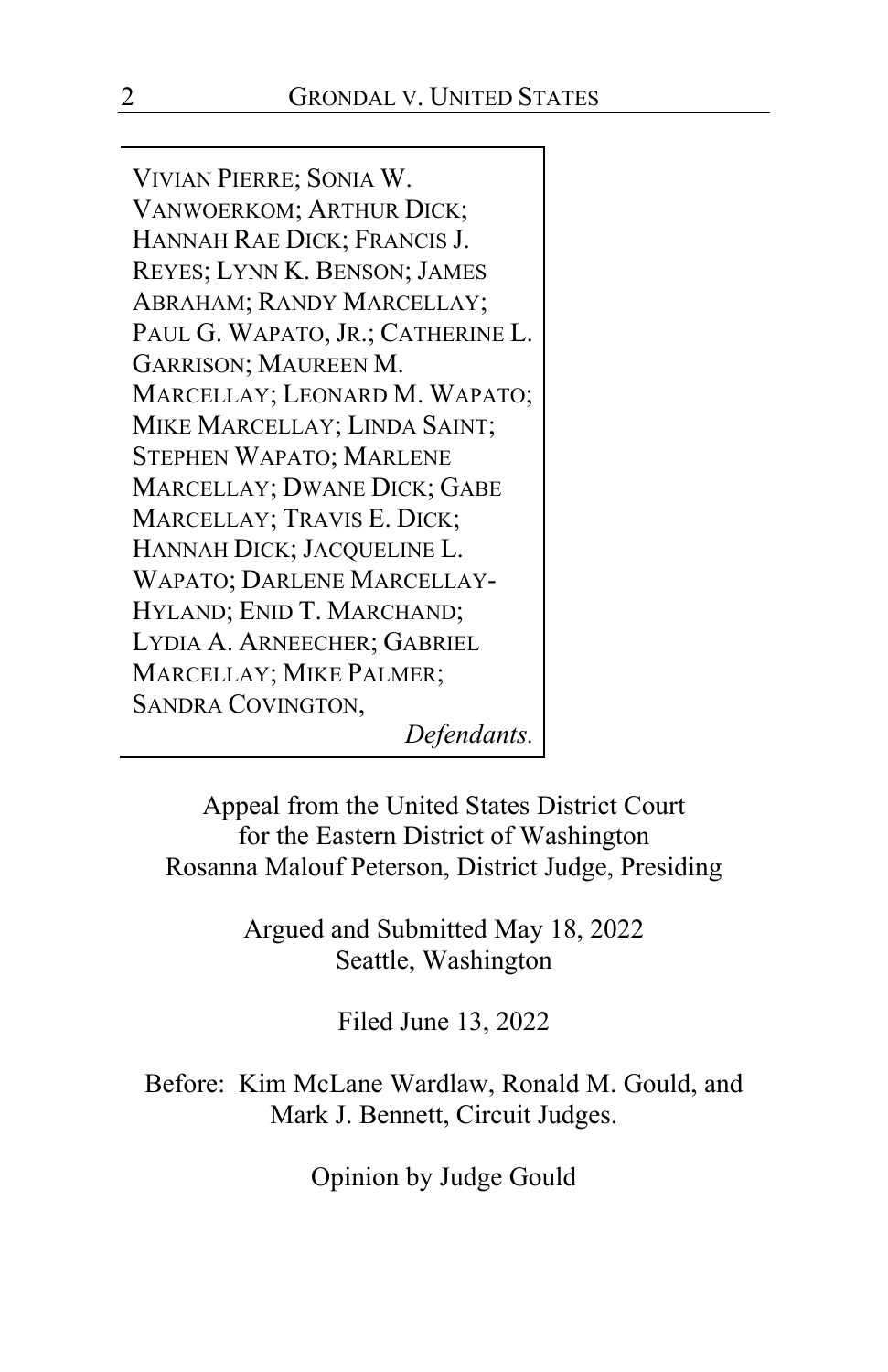# **SUMMARY[\\*](#page-2-0)**

#### **Tribal Matters**

In a series of appeals concerning a business lease which Defendant-Appellant Wapato Heritage, LLC, once held on waterfront land within the Colville Indian Reservation in Washington State, the panel affirmed (1) the district court's dismissal of Wapato Heritage cross-claims against the Confederated Tribes of the Colville Reservation and the Bureau of Indian Affairs; and (2) the district court's denial of Wapato Heritage's motion to intervene in a trespass damages trial between the Bureau of Indian Affairs and other parties.

The parcel of land is known as Moses Allotment 8 (MA-8) on Lake Chelan. Wapato Heritage accused the individual beneficial owners of this land – the Confederated Tribes of the Colville Reservation (the "Tribes") and the Bureau of Indian Affairs ("BIA") – of misconduct relating to the business lease. This court previously concluded that Wapato Heritage's business lease expired in 2009, and the land at issue was still Indian land held in trust by the United States.

The district court dismissed Wapato Heritage's cross claims against the Tribes and the BIA because of tribal sovereign immunity, lack of subject matter-jurisdiction, and failure to state a claim.

The panel first rejected Wapato Heritage's contention that the Tribes waived their tribal sovereign immunity by

<span id="page-2-0"></span>**<sup>\*</sup>** This summary constitutes no part of the opinion of the court. It has been prepared by court staff for the convenience of the reader.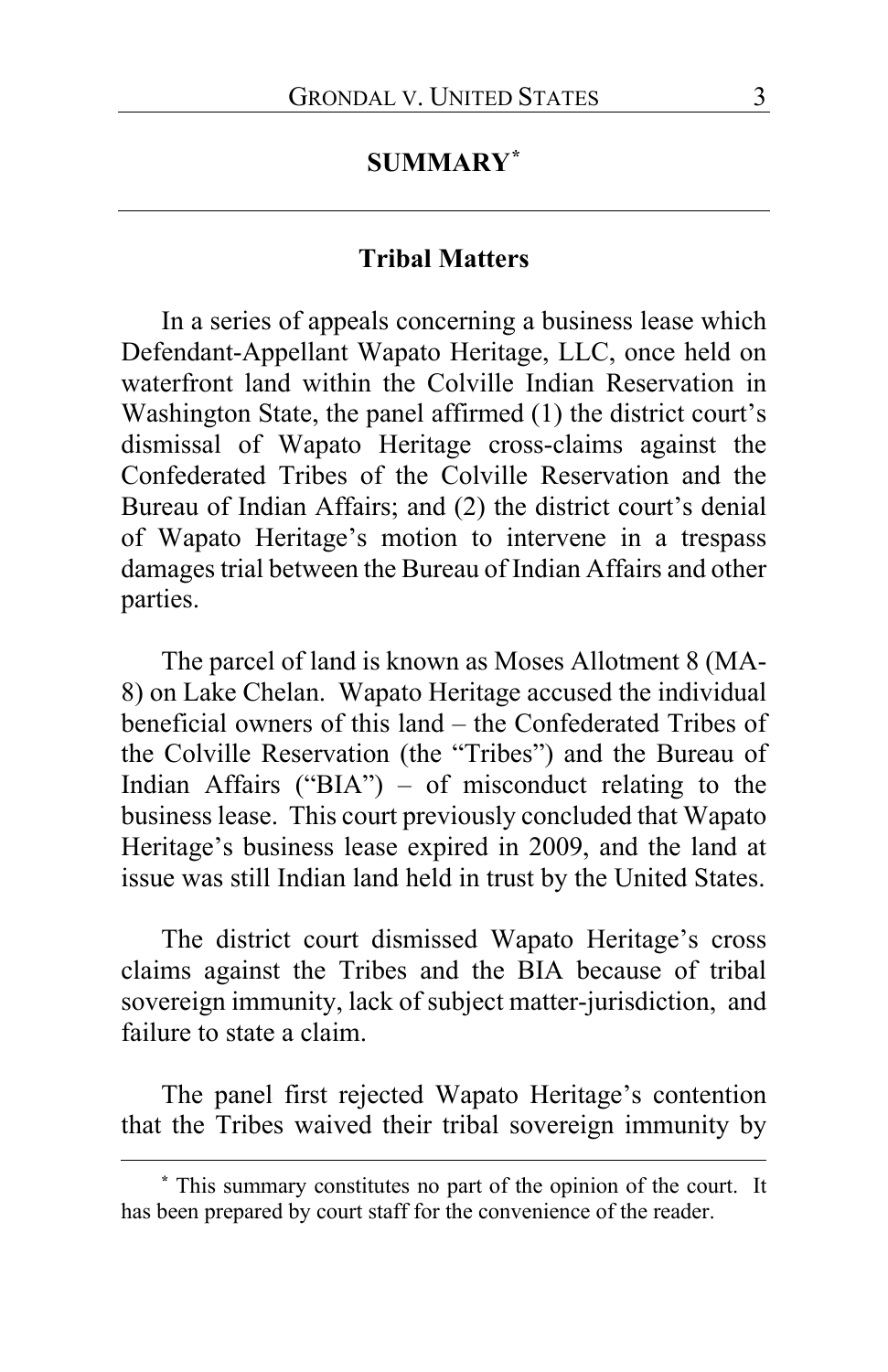generally participating in this case. The instances where tribal participation in litigation will constitute a waiver of tribal sovereign immunity must be viewed as very limited exceptions to the general rule that preserves tribal sovereign immunity absent an unequivocal expression of waiver in clear terms. Here, the Tribes did not waive their sovereign immunity to Wapato Heritage's cross-claims as to the 2009 and 2014 replacement leases. The Tribes invoked their immunity from suit in two Fed. R. Civ. P. 12(b)(1) motions to dismiss Wapato Heritage's cross-claims for lack of jurisdiction, which were granted. The Tribes retained their sovereign immunity to the cross-claims, and the district court did not need to rule on the claims' merits.

Second, Wapato Heritage contended that its cross-claims against the BIA were erroneously dismissed for lack of subject-matter jurisdiction and failure to state a claim. The panel affirmed the district court's conclusions and held to the extent that Wapato Heritage was seeking to recover money damages from the United States, the district court lacked subject-matter jurisdiction to entertain the relevant crossclaims under the Tucker Act and the Little Tucker Act. Although the cross-claims could also be construed as requests to compel agency action, Wapato Heritage failed to state a claim for a writ of mandamus. Dismissal under Fed. R. Civ. P. 12(b)(6) therefore was appropriate and there was no reason to transfer the cross-claims to the Court of Federal Claims.

Third, Wapato Heritage contended that this appeal did not relate to Indian Trust land. The panel rejected this contention because this court recently concluded that MA-8 was still Indian allotment land held in trust by the BIA. *See Grondal v. United States*, 21 F. 4th 1140, 1145 (9th Cir. 2021).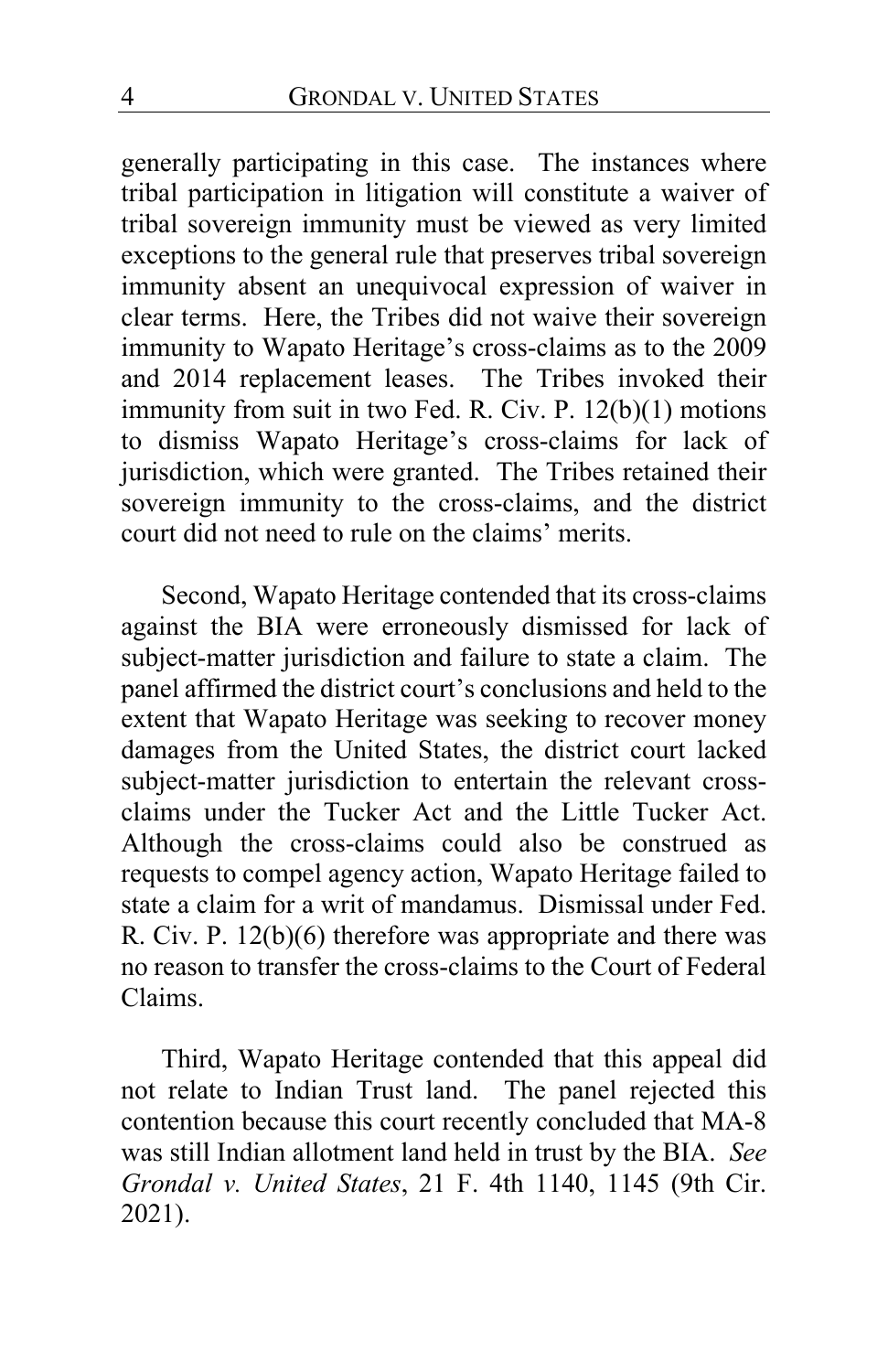Finally, the panel held that the district court properly denied Wapato Heritage's motion to intervene in a trespass damages trial between Paul Grondal, Mill Bay RV Park, and the BIA. The parties agreed that this was a Fed. R. Civ. P.  $24(a)(2)$  motion to intervene as a matter of right. The panel held that the criteria for Rule 24(a)(2) were not met here. As a threshold matter, Wapato Heritage lacked intervenor standing because its argument for intervention was based on Mill Bay's alleged threats to sue Wapato Heritage for indemnification of trespass damages awarded against Mill Bay. There was no evidence in the record, however, that any such lawsuit had been filed by Mill Bay, and conjectural or hypothetical injuries cannot create Article III standing. In addition, Wapato Heritage faced no direct liability in this trespass damages trial and was not bound by the judgment because it was excluded from those proceedings.And Mill Bay adequately represented Wapato Heritage's interests because they had the same goal of minimizing the trespass damages awarded. The panel concluded that Wapato Heritage had not set out any legitimate ground for vacating the verdict entered in the trespass damages bench trial.

#### **COUNSEL**

Nathan Arnold (argued), Bruce Johnston, and Emanuel Jacobowitz, Arnold & Jacobowitz PLLC, Seattle, Washington; Tyler D. Hotchkiss and Dale M. Foreman, Foreman Hotchkiss Bauscher & Zimmerman PLLC, Wenatchee, Washington; for Defendant-Appellant.

John L. Smeltzer (argued), Attorney; Todd Kim, Assistant Attorney General; Environment & Natural Resources Division, United States Department of Justice, Washington, D.C.; Vanesaa R. Waldref, United States Attorney; Joseph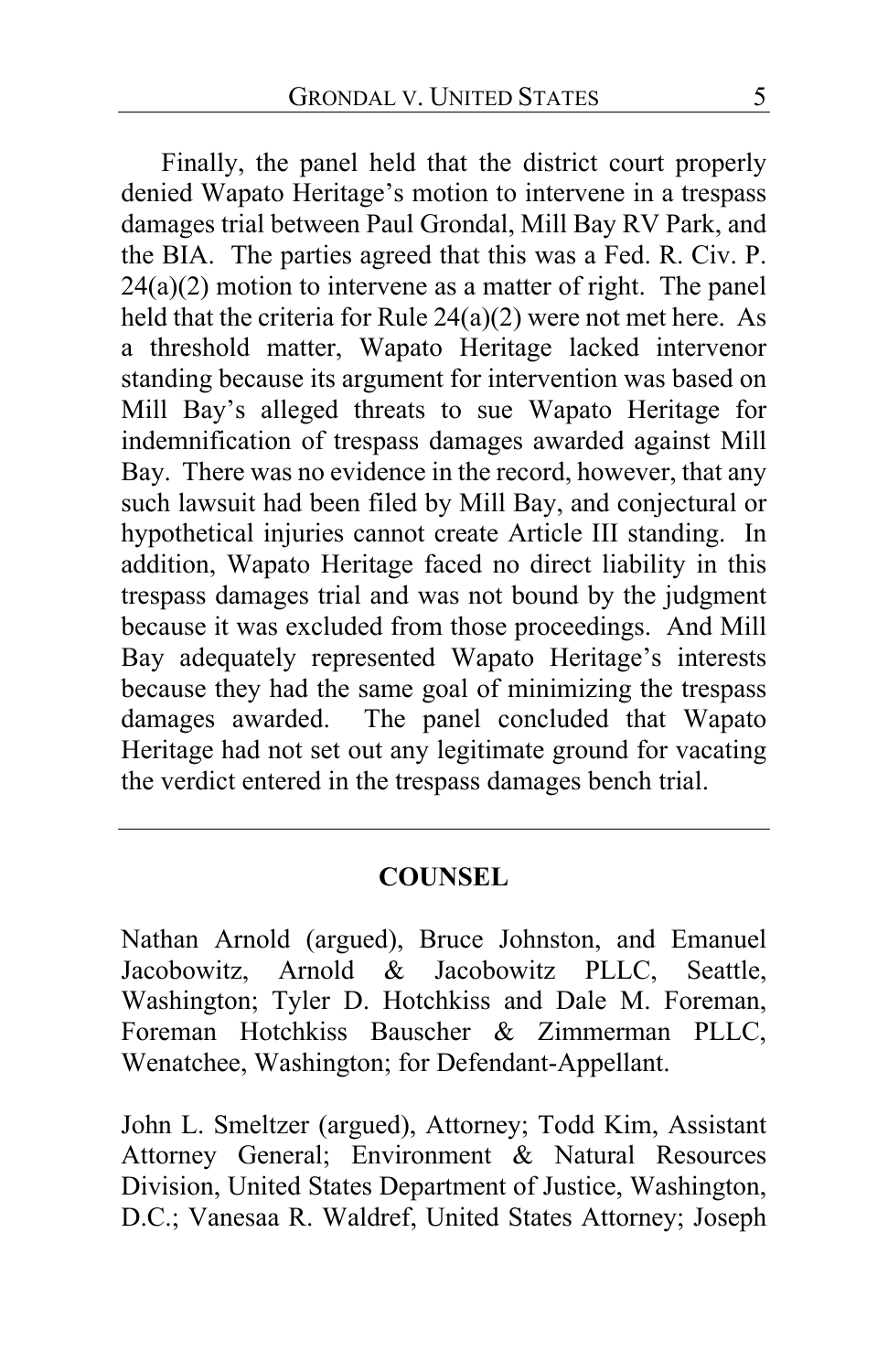P. Derrig, Assistant United States Attorney; United States Attorney's Office, Spokane, Washington; for Defendants-Appellees United States of America, U.S. Department of the Interior, and Bureau of Indian Affairs.

Anna E. Brady (argued), Brian W. Chestnut, and Brian C. Gruber, Ziontz Chestnut, Seattle, Washington, for Defendants-Appellees Confederated Tribes of the Colville Reservation.

#### **OPINION**

GOULD, Circuit Judge:

This is the latest in a series of appeals concerning a business lease Defendant-Appellant Wapato Heritage, LLC, once held on waterfront land within the Colville Indian Reservation in Washington State. Wapato Heritage accuses the individual beneficial owners of this land, the Confederated Tribes of the Colville Reservation (the Tribes), and the United States, specifically the Bureau of Indian Affairs (BIA), of misconduct relating to this business lease. We have previously concluded that Wapato Heritage's business lease expired in 2009 and the land at issue is still Indian land held in trust by the United States. This appeal is from the district court's dismissal of Wapato Heritage's cross-claims against the Tribes and the BIA under Federal Rules of Civil Procedure  $12(b)(1)$ ,  $12(b)(2)$ , and  $12(b)(6)$ . Wapato Heritage makes four challenges to these dismissals. First, it argues that the district court misapplied tribal sovereign immunity to cross-claims asserted against the Tribes. Second, it contends that the district court erred in dismissing Wapato Heritage's cross-claims against the United States. Third, it insists that this appeal does not relate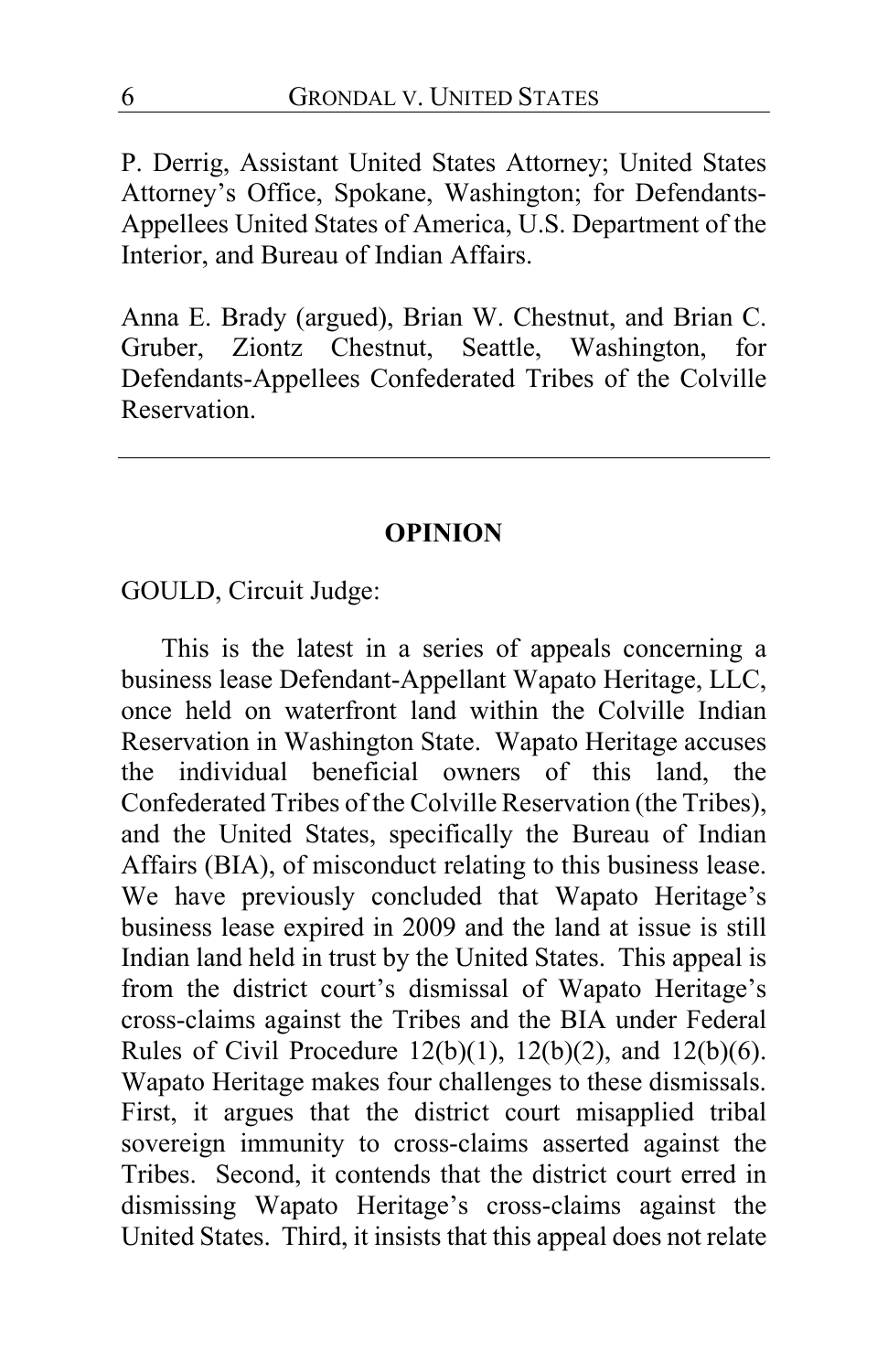to Indian trust land. Finally, Wapato Heritage maintains that it was wrongly excluded from a damages trial between other parties. We have jurisdiction under 28 U.S.C. § 1291, and we affirm.

# **I. FACTS AND PROCEDURAL HISTORY**

This case involves a dispute about a parcel of Indian land known as Moses Allotment 8 (MA-8) on Lake Chelan in Washington State. "In the 1900s, the United States originally issued title to this land to American Indian Wapato John, a member of the Moses Band of the Columbia Tribe, as an 'allotment' in trust." *Grondal v. United States*, 21 F.4th 1140, 1145 (9th Cir. 2021). This trust initially vested the legal title to MA-8 "in the United States, which was to hold the land in trust for ten years to Wapato John's sole use and benefit," and vested equitable title in Wapato John. *Id*. But the "trust period for MA-8 has repeatedly been extended . . . such that to this day the United States continues to hold legal title to the land, in trust for Wapato John's heirs." *Id*. at 1145.

Today, certain descendants of Wapato John (the Landowners) and the Tribes own undivided beneficial interests in MA-8, which are held in trust by the United States and managed by the BIA. Wapato Heritage, an investment vehicle for the heirs of William Wapato Evans, Jr., separately holds a partial life estate in MA-8, which will expire when Evans's last grandchild dies. *Id.* at 1145 & n.1. Disputes between the Landowners, the Tribes, Wapato Heritage, the BIA, and various MA-8 sublessors led to several lawsuits in Washington State court and federal court, including the litigation underlying this appeal.

MA-8 was unimproved until 1984. *Id.* That year, Evans acquired a twenty-five-year lease on MA-8 (the Master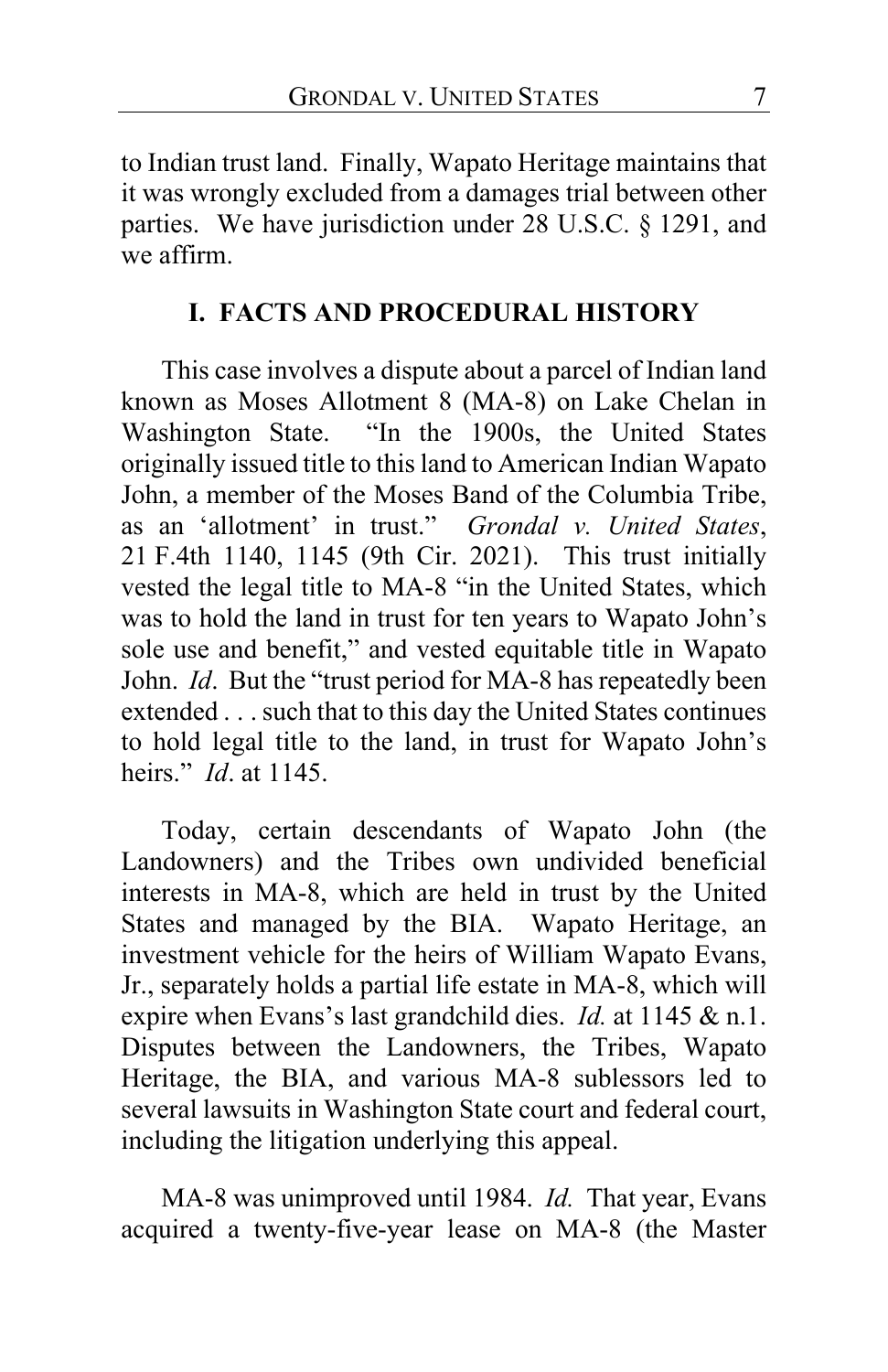Lease) to build a recreational vehicle park (the Mill Bay RV Park) with Landowner and BIA approval. Under the lease terms, Evans had to pay the Landowners the greater of: (1) \$12,000 in annual base rent, \$1 per member in monthly ground rent, 7.5 percent of cash receipts, and 3.5 percent of retail sales; or (2) an alternative minimum rent.The Master Lease gave Evans the option to extend the term for another twenty-five years, or through 2034, by giving written notice to the Landowners and BIA up to twelve months before the end of the initial lease term. It also allowed Evans to sublease MA-8 with permission from the BIA.

Shortly after signing the Master Lease, Evans subleased most of MA-8 to the corporate predecessors of Wapato Heritage, developed the Mill Bay RV Park, and sold Mill Bay RV Park memberships that ostensibly gave buyers the right to use the property until 2034. Evans and the Tribes later executed the Casino Sublease, which assigned the rest of MA-8 to the Colville Tribal Enterprise Corporation (CTEC) for the operation of a tribal casino.The Casino Sublease was subject to the Master Lease, ran through 2034, and required the Tribes to pay Evans \$2,500 in annual base rent plus six percent of retail sales made from the subleased premises during each year of the sublease term.

The Mill Bay RV Park was financially unsuccessful so, in 2001, Evans told members that he would close the park. *Grondal*, 21 F.4th at 1146. Two members, Paul Grondal and the Mill Bay Members' Association, Inc. (Mill Bay), sued Evans in Washington State court to prevent closure of the park. Evans died testate while this case was pending, and his rights under the Master Lease passed to Wapato Heritage. After mediation, the parties settled and signed the 2004 Settlement Agreement, which was subject to the Master Lease and by its terms gave Grondal and Mill Bay the right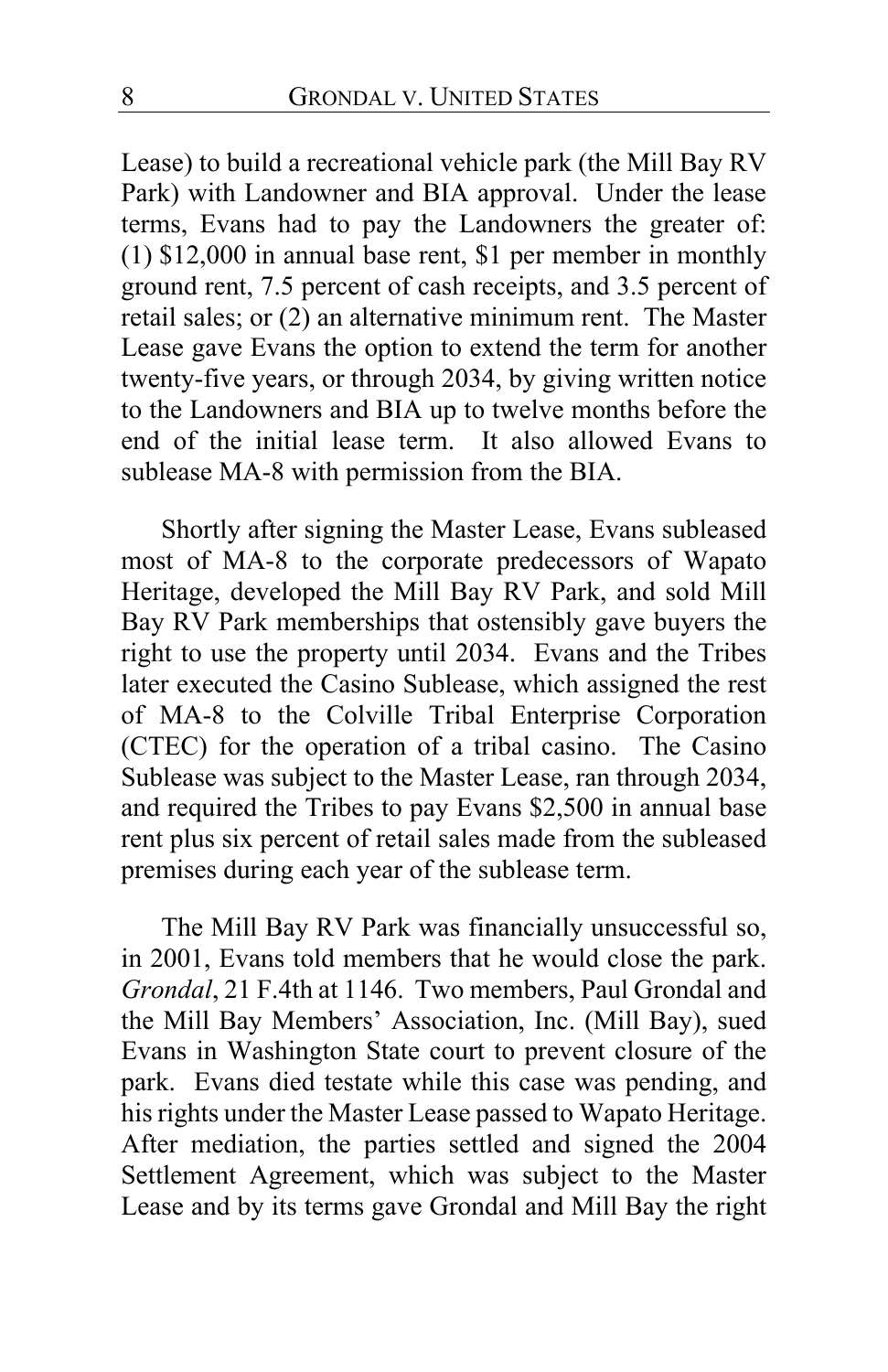to use the Mill Bay RV Park until 2034. The BIA attended the mediation but did not intervene as a party.

One year later, the BIA hired an outside firm called the Sells Group to perform an accounting review as required by the Master Lease and Casino Sublease. The Sells Group set out its findings in a written report. This report indicates that CTEC underpaid Evans by \$866,248 between 1994 and 1998 due to bookkeeping errors relating to the Casino Sublease. It also shows that accounting mistakes with regard to the Master Lease caused Evans to overpay the Landowners by \$751,285 from 1994 to 2005. Per Wapato Heritage, CTEC and the Landowners owe it \$1,617,533.

Shortly thereafter, the Mill Bay RV Park was the subject of a federal lawsuit concerning the Master Lease. In 1985, just one year after Evans signed the Master Lease, he mailed the BIA a letter seeking to exercise his option to extend the Master Lease for twenty-five years through 2034. For the next twenty-two years, the Landowners and the BIA operated under the assumption that this 1985 letter was sufficient to trigger Evans's option to renew the Master Lease. Mill Bay incurred certain financial commitments based on this unspoken understanding. *Grondal*, 21 F.4th at 1147.

The BIA later came to believe that Evans's 1985 letter was insufficient to exercise his option to extend the Master Lease because it was not transmitted to the Landowners as required by the Master Lease. In November 2007, the BIA sent Wapato Heritage a letter stating that Evans's 1985 letter did not renew the Master Lease. Upon receipt of this BIA letter, Wapato Heritage still had two months to validly extend the Master Lease by notifying the Landowners in writing. But Wapato Heritage instead sent a response letter to the BIA disputing its assessment of whether Evans's 1985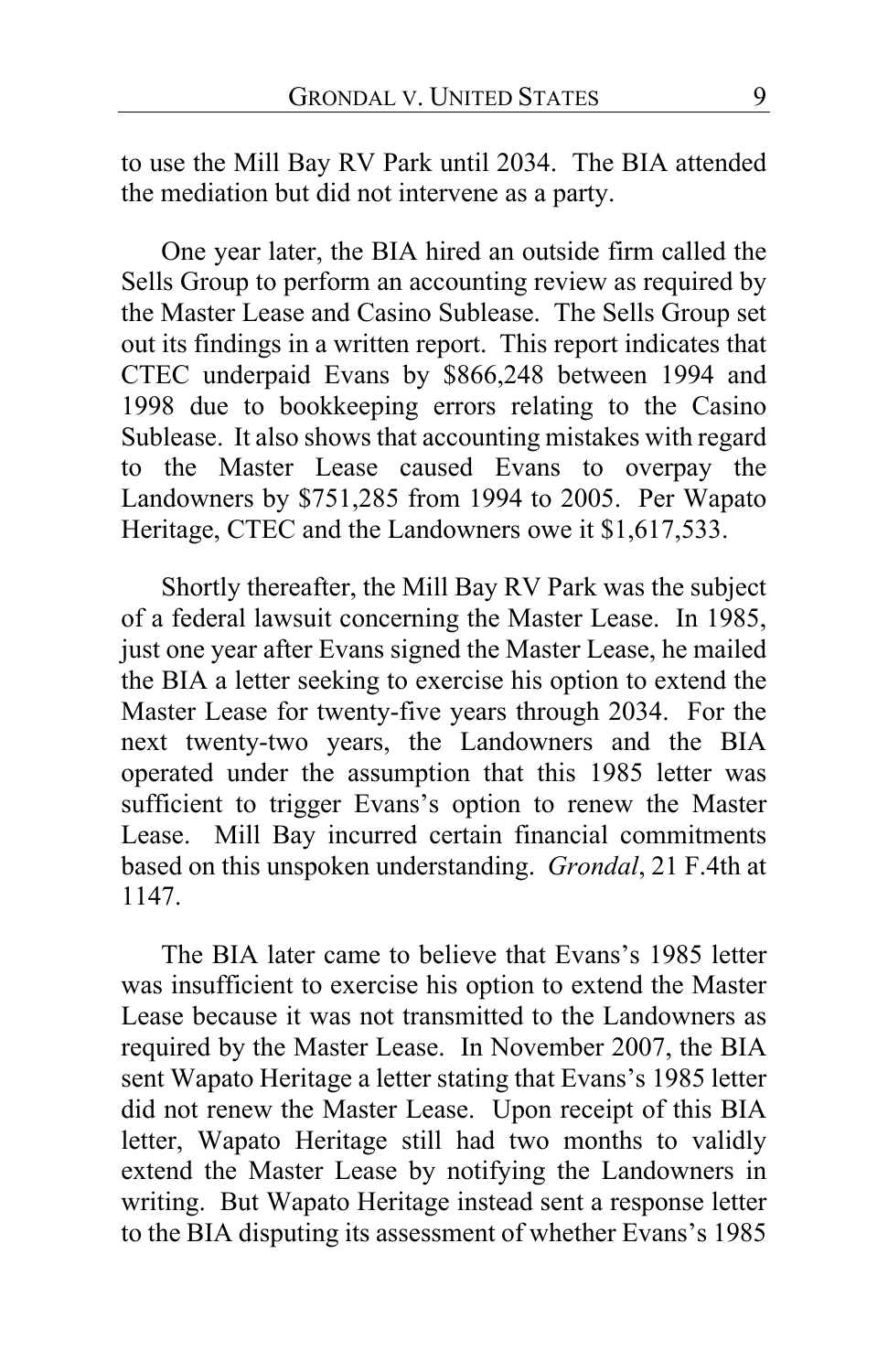letter had triggered his option to renew the Master Lease. The ensuing litigation confirmed the BIA's position that the Master Lease expired in 2009. *See Wapato Heritage, LLC v. United States*, 637 F.3d 1033, 1040 (9th Cir. 2009).

After the Master Lease expired, the Landowners granted the Tribes a short-term Replacement Lease on the MA-8 casino site in 2009. Five years later, the Colville Tribal Federal Corporation (CTFC) obtained from the Landowners a new Replacement Lease that rents all of MA-8, including its gas station and waterfront, to CTFC for twenty-five years in exchange for \$100,000 in annual base rent plus 4.5 percent of gross casino gaming revenue.CTFC holds a unilateral option to renew the 2014 Replacement Lease for twenty-five years.

Grondal and Mill Bay contemporaneously responded to our decision that the Master Lease expired in 2009 by bringing a second federal lawsuit seeking a declaratory judgment recognizing their right to use MA-8 through 2034. The defendants included the beneficial owners of MA-8, Wapato Heritage, and the BIA. The BIA filed a counterclaim for ejectment of Grondal and Mill Bay from MA-8 and trespass damages.In January 2010, the district court denied a request by Grondal and Mill Bay for continued access to MA-8 and rejected as potentially premature the BIA's motion for summary judgment on ejectment and trespass damages.

In so doing, the district court found that the BIA lacks contractual authority to bring a trespass counterclaim because it is not a party to the Master Lease but can litigate such a counterclaim under its authority as trustee for MA-8. This alerted Wapato Heritage that the BIA's ability to sue Grondal, Mill Bay and Wapato Heritage for trespass depends on its status as holder of legal title to MA-8. Wapato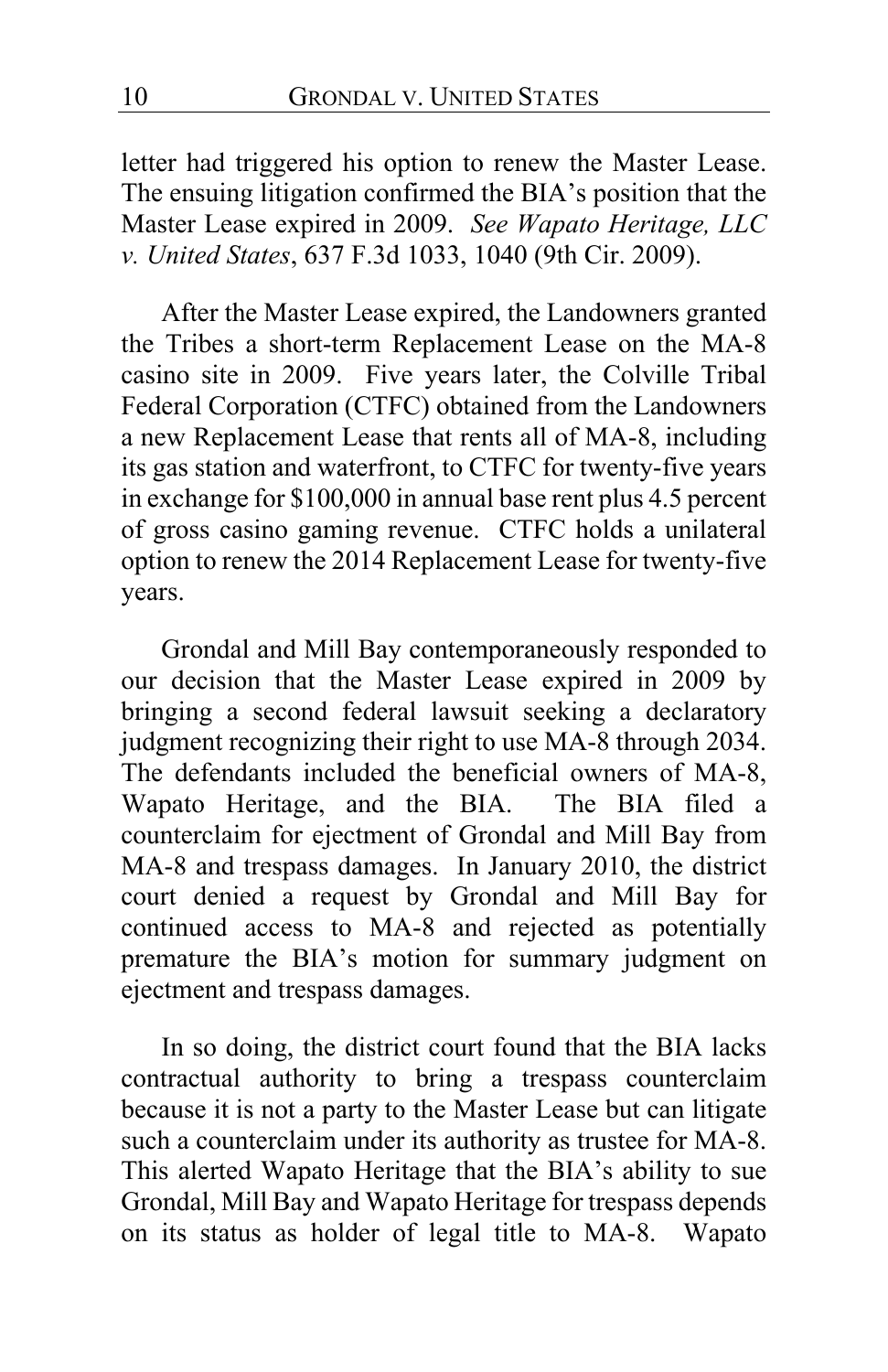Heritage then brought a cross-complaint challenging the BIA's standing on the basis that MA-8 is no longer Indian trust land. This cross-complaint requested a declaration that MA-8 is not held in trust, quiet title of MA-8, and partition of MA-8. Wapato Heritage also asserted cross-claims against the Landowners, the Tribes, and United States vis-àvis the BIA for: (1) cancelation of the 2009 lease of MA-8; (2) reinstatement of the Master Lease; (3) ejection of the Tribes from MA-8; and (4) an order compelling the BIA to recoup sums owed to Wapato Heritage.Concerning ejection, Wapato Heritage alternatively requested payment of back rent consistent with the Casino Sublease as amended in 1994. The BIA responded by pleading a cross-claim against Wapato Heritage on behalf of the Landowners for rent due on casino revenue for January and February 2009.

The BIA eventually renewed its motion for summary judgment on ejectment of Grondal and Mill Bay and trespass damages, which the district court addressed in a July 2020 order. The district court concluded that the BIA had standing to pursue this action against Grondal and Mill Bay because the United States holds MA-8 in trust.The district court also found that Grondal and Mill Bay were trespassing on MA-8 and ordered ejectment, leaving the issue of damages for trial. This July 2020 order left pending Wapato Heritage's cross-claims but resolved the liability aspect of all claims stated against Grondal and Mill Bay, so the district court entered a Rule 54(b) final judgment to facilitate their immediate appeal. Mill Bay appealed and Wapato Heritage joined this appeal because the trust status of MA-8 is dispositive of some of its cross-claims. We held that MA-8 remains Indian allotment land held in trust by the United States through the BIA. *Grondal*, 21 F.4th at 1145.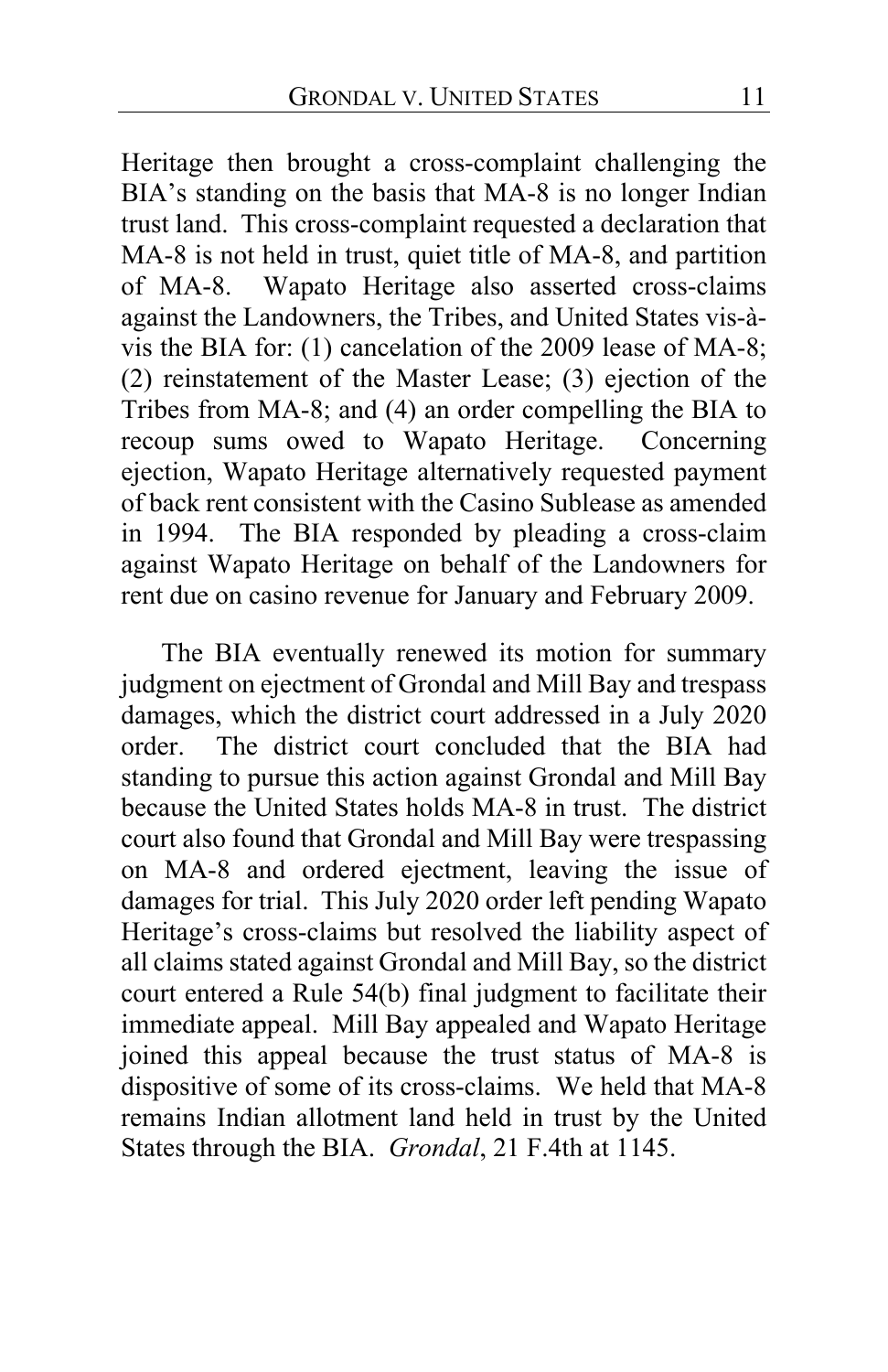While that appeal was pending, the BIA moved to dismiss Wapato Heritage's cross-claims. This motion to dismiss supplemented the motions to dismiss filed by the Tribes in 2011 and 2012. Wapato Heritage moved for partial summary judgment or transfer of its cross-claims to the Court of Federal Claims, and to compel certain discovery. On January 19, 2021, the district court dismissed Wapato Heritage's cross-claims with prejudice.The BIA moved to voluntarily dismiss with prejudice its cross-claim against Wapato Heritage. Anticipating its termination from this case, Wapato Heritage asked the district court for permission to participate in the forthcoming trespass damages trial between Grondal, Mill Bay, and the BIA under the theory that Mill Bay would seek indemnification from Wapato Heritage. On February 2, 2021, the district court granted the BIA's motion to voluntarily dismiss with prejudice its crossclaim against Wapato Heritage. The district court also denied for lack of standing Wapato Heritage's request to participate in the trespass damages trial pitting Grondal and Mill Bay against the BIA and denied as moot Wapato Heritage's motion to compel discovery. This order terminated Wapato Heritage from the proceedings, so it could not participate in the ensuing trespass damages trial.

The district court then held a bench trial concerning whether the BIA could recover trespass damages from Grondal and Mill Bay. After weighing the evidence, the district court awarded the BIA \$1,411,702 in trespass damages. But the district court credited Mill Bay's position that pre-judgment interest was improper because delays in the case were not attributable to any party. The district court further found that Mill Bay's trespass was caused by Wapato Heritage's misrepresentations that the Mill Bay RV Park memberships were valid through 2034 and flowed from the failure to renew the Master Lease by Evans and later by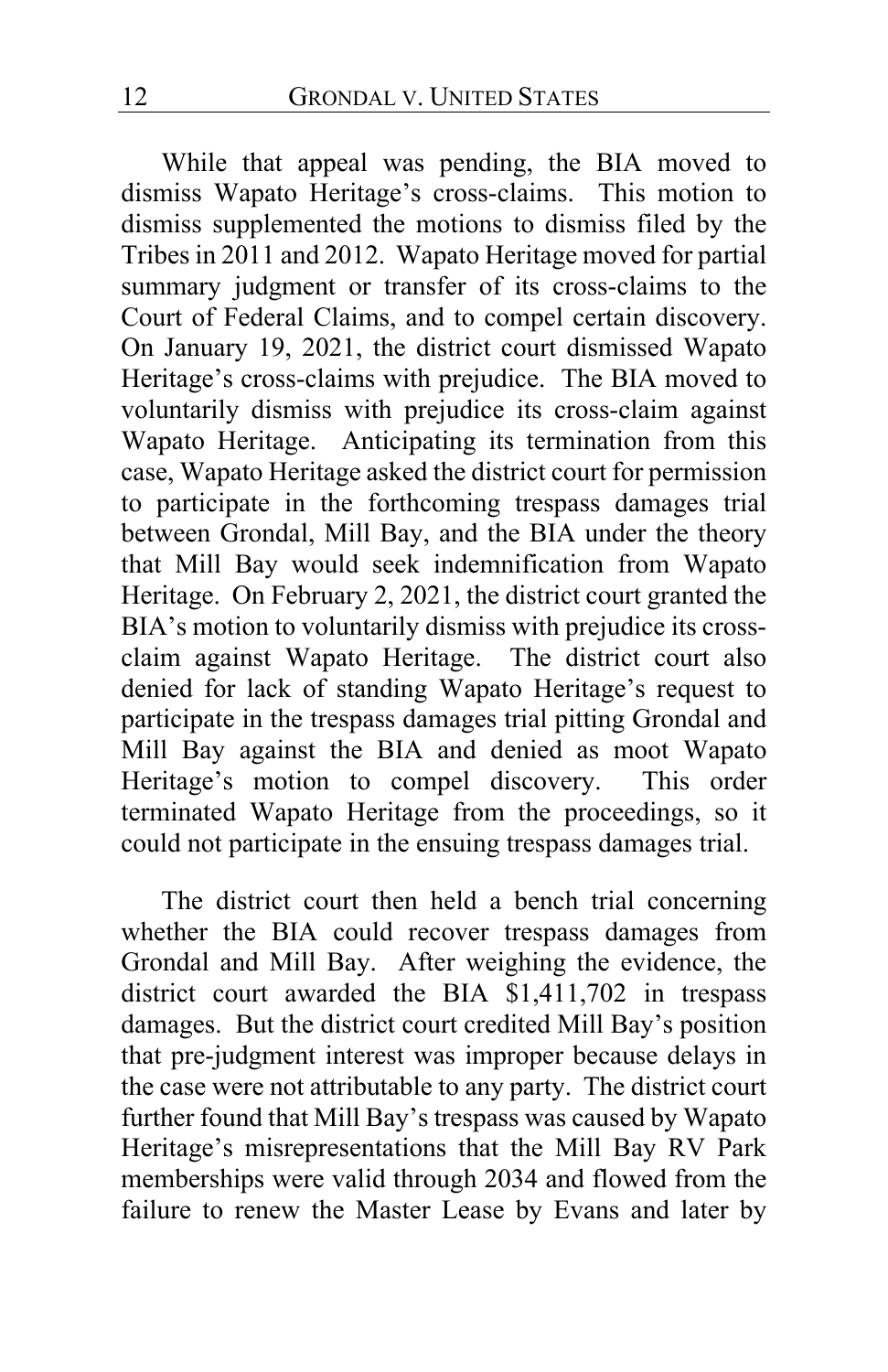Wapato Heritage. A final judgment followed and Wapato Heritage timely appealed.

#### **II. STANDARDS OF REVIEW**

Wapato Heritage's cross-claims against the Tribes and BIA were dismissed because of tribal sovereign immunity, lack of subject-matter jurisdiction, and failure to state a claim. We review such decisions *de novo*. *See Jamul Action Comm. v. Simermeyer*, 974 F.3d 984, 991 (9th Cir. 2020) (sovereign immunity); *Muckleshoot Indian Tribe v. Tulalip Tribes*, 944 F.3d 1179, 1183 (9th Cir. 2019) (subject-matter jurisdiction); *Pakootas v. Teck Cominco Metals*, 830 F.3d 975, 980 (9th Cir. 2016) (Rule 12(b)(6)). We can affirm these rulings on any basis supported by the record. *Thompson v. Paul*, 547 F.3d 1055, 1058–59 (9th Cir. 2008); *Wolfe v. Strankman*, 392 F.3d 358, 362 (9th Cir. 2004). Wapato Heritage's request to participate in the trespass damages trial between Grondal, Mill Bay, and the BIA was a motion for intervention as a matter of right under Federal Rule of Civil Procedure 24(a)(2). We review *de novo* district court rulings on such motions. *Cooper v. Newsom*, 13 F.4th 857, 864 (9th Cir. 2021).

#### **III. ANALYSIS**

Wapato Heritage sets out three grounds for revival of its cross-claims against the Tribes and the BIA. First, Wapato Heritage argues that the Tribes waived their sovereign immunity so the district court should have reached the merits of Wapato Heritage's cross-claims against the Tribes. Second, Wapato Heritage contends that its cross-claims against the BIA were erroneously dismissed for lack of subject-matter jurisdiction and failure to state a claim. Third, Wapato Heritage insists that MA-8 is not Indian trust land.Wapato Heritage finally maintains that it should have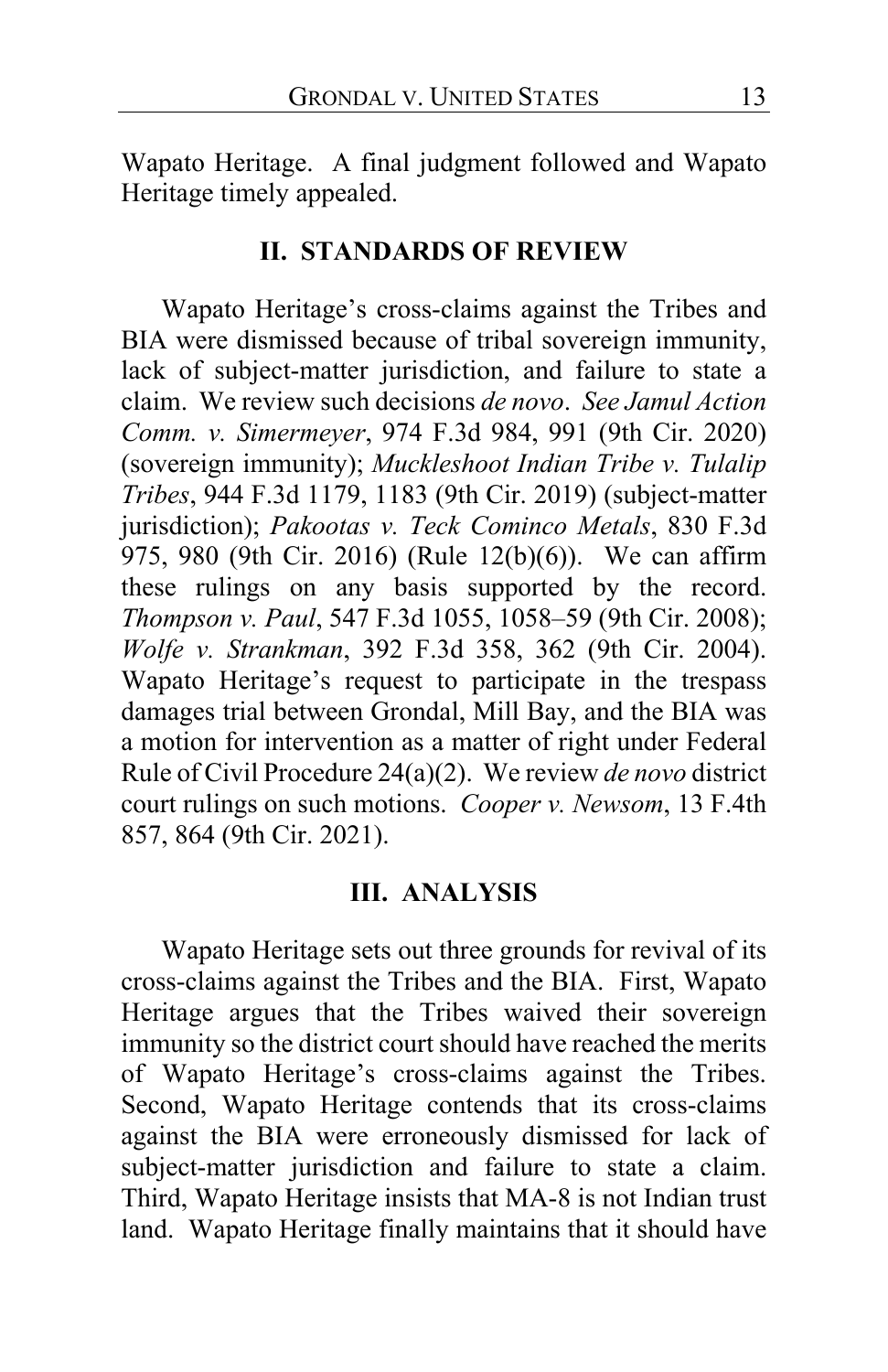been allowed to participate in the trespass damages trial between Grondal, Mill Bay, and the BIA. We discuss these four arguments in turn below.

#### **A. Tribal Sovereign Immunity**

"Indian tribes remain separate sovereigns pre-existing the Constitution, and, absent congressional action, retain their historic sovereign authority" to manage their affairs. *Acres Bonusing, Inc. v. Marston*, 17 F.4th 901, 907 (9th Cir. 2021) (cleaned up). A fundamental "attribute of tribal sovereign immunity is immunity from suit."**[1](#page-13-0)** *Id.* Lawsuits "against Indian tribes are thus barred by sovereign immunity absent a clear waiver by the tribe or congressional abrogation." *Id*. Critically, this "[t]ribal sovereign immunity extends to both the governmental and commercial activities of a tribe, whether undertaken on or off its reservation," *Simermeyer*, 974 F.3d at 991. Our circuit precedent has held that, by extension, those "tribal

<span id="page-13-0"></span>**<sup>1</sup>** For purposes of this case and the issues it raises, we assume that the Tribes have a fulsome and complete sovereign immunity, as that is how the issues were presented by the Tribes claiming full immunity and Wapato Heritage claiming that sovereign immunity was waived. However, when assessing sovereign immunity in other cases, it should be noted that sovereign immunity may have a limited scope in view of Chief Justice Marshall's characterization of Indian tribes as "domestic dependent nations." *See Okla. Tax Comm'n v. Citizen Band Potawatomi Tribe of Okla.*, 498 U.S. 505, 509 (1991) (quoting *Cherokee Nation v. Georgia*, 30 U.S. (5 Pet.) 1, 18 (1831)). That characterization has had echoes over generations in our caselaw. *See, e.g.*, *Michigan v. Bay Mills Indian Cmty*., 572 U.S. 782, 789 (2014) (noting that "the qualified nature of Indian sovereignty . . . plac[es] a tribe's immunity, like its other governmental powers and attributes, in Congress's hands"). Apart from waiver, none of the exceptions to tribal sovereign immunity have been invoked in this case, and we have no occasion to address them here. *See id*.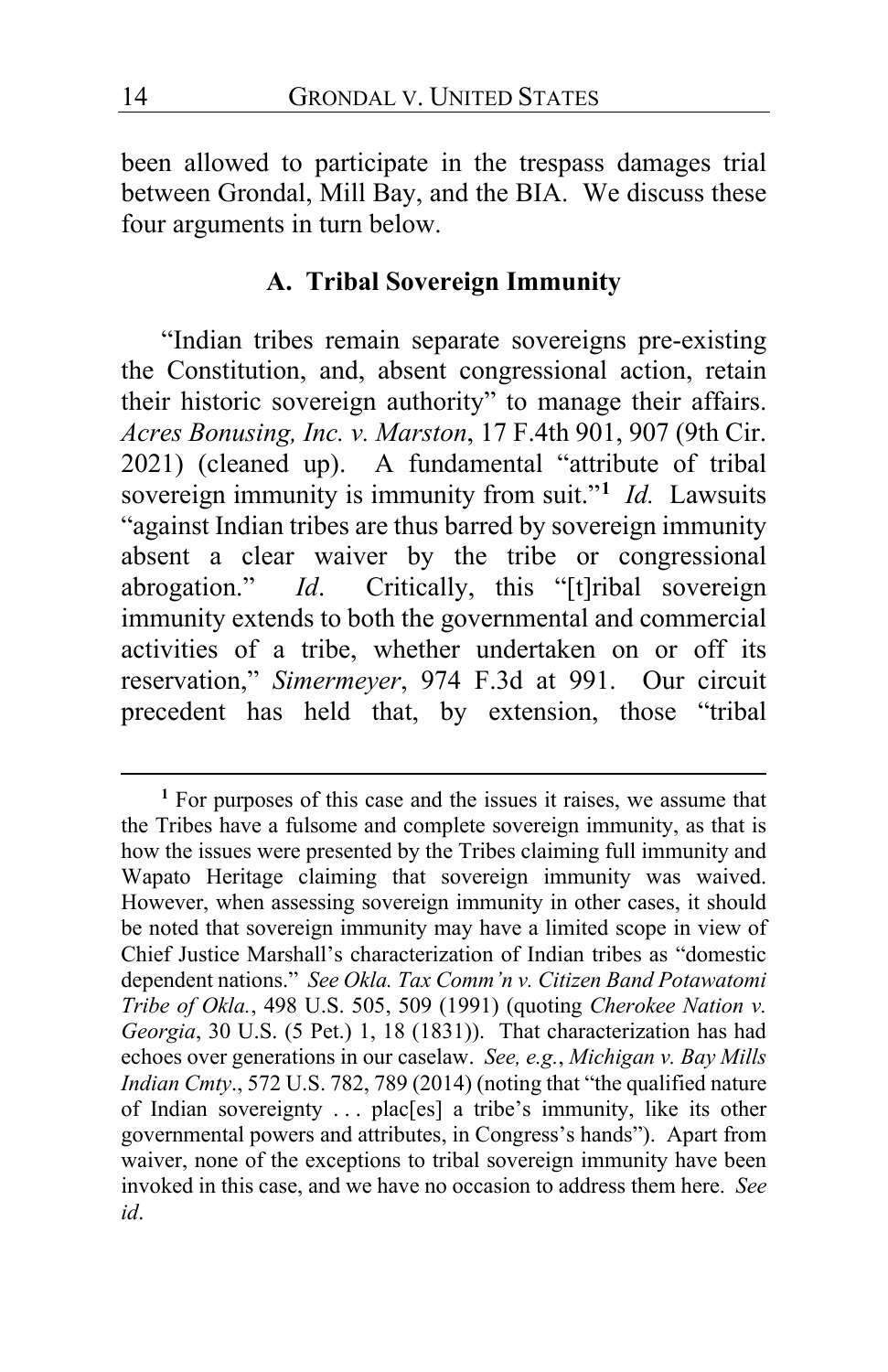corporations acting as an arm of the tribe enjoy the same sovereign immunity granted to a tribe itself." *Dine Citizens Against Ruining Our Env't v. Bureau of Indian Affairs*, 932 F.3d 843, 856 (9th Cir. 2019). In addition, there "is a strong presumption against waiver of tribal sovereign immunity," and any congressional abrogation of tribal sovereign immunity must be unmistakably clear. *Deschutes River All. v. Portland Gen. Elec. Co.*, 1 F.4th 1153, 1159, 1162 (9th Cir. 2021). Although tribal sovereign immunity is a quasi-jurisdictional affirmative defense that is forfeited if not asserted by a tribe, federal courts lack subject-matter jurisdiction "when a defendant to a lawsuit timely and successfully invokes tribal sovereign immunity." *Marston*, 17 F.4th at 908 (collecting cases).

Per Wapato Heritage, the Tribes waived their tribal sovereign immunity by generally participating in this case and the district court should have canceled the Replacement Lease for charging below-market rent on MA-8. *See Quinault Indian Nation v. Pearson for Estate of Comenout*, 868 F.3d 1093, 1097–98 (9th Cir. 2017) ("In rare instances, a tribe's participation in a lawsuit can [waive tribal sovereign immunity] for limited purposes. The scope of the waiver depends on the particular circumstances, including the tribe's actions and statements as well as the nature and bounds of the dispute that the tribe put before the court." (cleaned up)). We reject Wapato Heritage's contention.

It is the general rule under our precedents that, "[b]y consenting to the court's jurisdiction to determine its own claims ..., a tribe does not automatically waive its immunity as to claims that could be asserted against it, even as to related matters arising from the same set of underlying facts." *Bodi v. Shingle Springs Band of Miwok Indians*, 832 F.3d 1011, 1017 (9th Cir. 2016) (cleaned up). Stated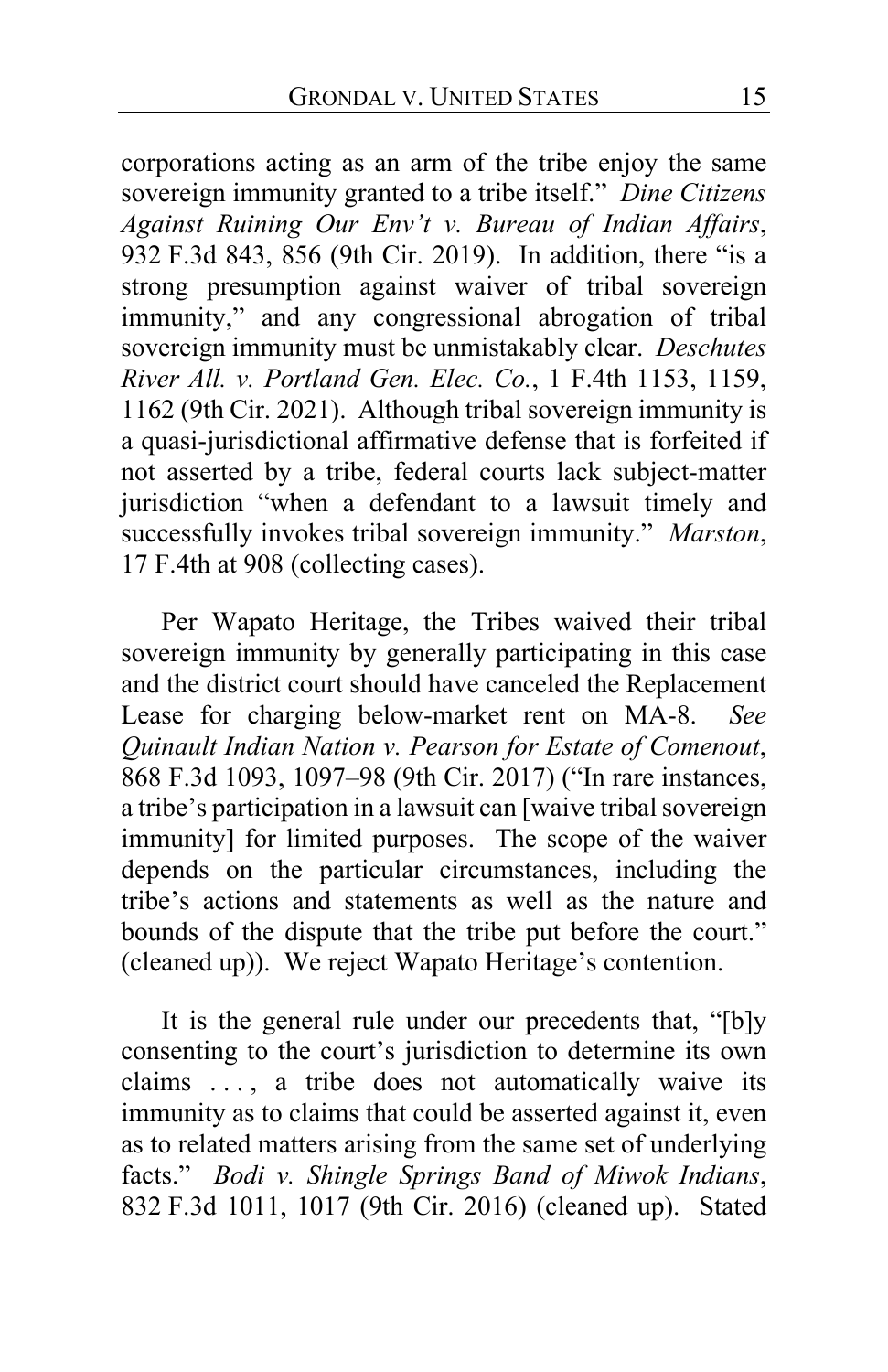another way, "a tribe's participation in litigation does not constitute consent to counterclaims asserted by defendants in those actions." *McClendon v. United States*, 885 F.2d 627, 630 (9th Cir. 1989). This doctrine "extends to compulsory counterclaims" against a tribe. *Quinault Indian Nation*, 868 F.3d at 1097. Nor does a tribe's invocation of tribal sovereign immunity in a motion to dismiss for lack of jurisdiction waive that very defense to the relevant claims. *See Bodi*, 832 F.3d at 1018. This makes sense because "a waiver of tribal sovereign immunity cannot be implied but must be unequivocally expressed . . . in clear" terms. *Id.* at 1016 (cleaned up); *see also Santa Clara Pueblo v. Martinez*, 436 U.S. 49, 56 (1978); *Quinault Indian Nation*, 868 F.3d at 1097. The instances where tribal participation in litigation will constitute a waiver of tribal sovereign immunity must be viewed as very limited exceptions to the general rule that preserves tribal sovereign immunity absent an unequivocal expression of waiver in clear terms.

Applying these principles, the Tribes did not waive their sovereign immunity to Wapato Heritage's cross-claims as to the 2009 and 2014 Replacement Leases. Wapato Heritage went on the offensive by asserting these cross-claims against the Tribes in answering the complaint filed by Grondal and Mill Bay.And the Tribes invoked their immunity from suit in two Rule 12(b)(1) motions to dismiss Wapato Heritage's cross-claims for lack of jurisdiction, which were granted. Considering this participation of the Tribes in the case, they retained their sovereign immunity to Wapato Heritage's cross-claims and the district court did not need to rule on the merits of these cross-claims. *See Quinault Indian Nation*, 868 F.3d at 1097–98 (explaining that the scope of a tribal sovereign immunity waiver is restricted by "the nature and bounds of the dispute that the tribe put before the court"); *Bodi*, 832 F.3d at 1016–18 (holding that a tribe did not waive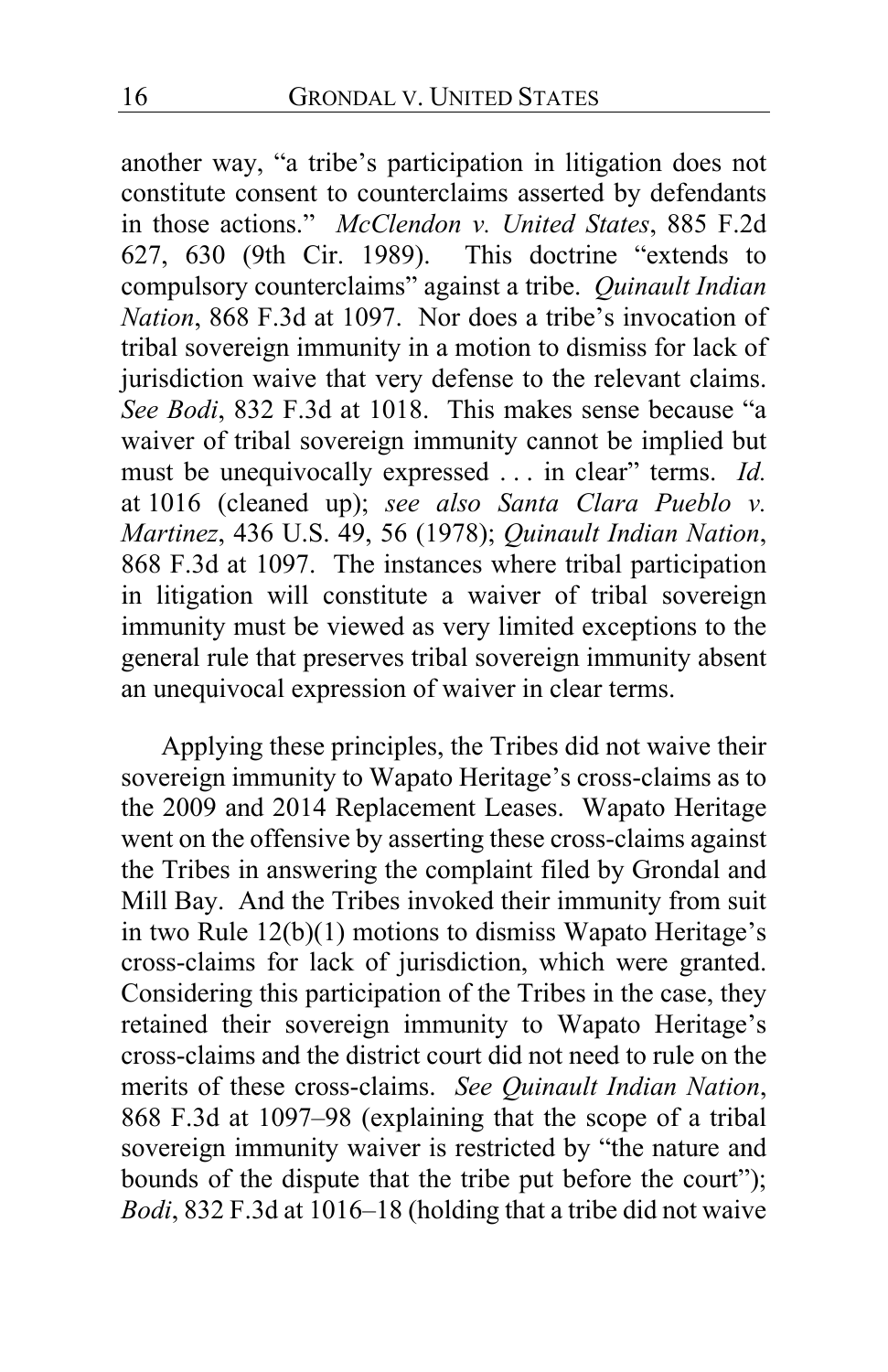its tribal sovereign immunity to certain claims by removing a lawsuit to federal court then moving to dismiss those claims for lack of subject-matter jurisdiction).

Wapato Heritage urges a contrary conclusion based on *United States v. Oregon*, 657 F.2d 1009, 1014 (9th Cir. 1989). But that case is distinguishable. There, the Yakima Tribe intervened in a civil "action to apportion a fishery among competing sovereigns," then agreed to a settlement vesting "continuing jurisdiction in the district court over future disputes." *Quinault Indian Nation*, 868 F.3d at 1099. As a result, the Yakima Tribe, by its own clear and unequivocal statement, consented to the submission of fishery issues to the district court and waived its sovereign immunity to related court orders. *Id*. The other case on which Wapato Heritage relies, *United States v. James*, 980 F.2d 1314, 1320 (9th Cir. 1992), is distinguishable on the same express waiver basis.

In the alternative, Wapato Heritage contends that its challenges to the 2009 and 2014 leases are not moot.This is irrelevant to whether tribal sovereign immunity barred crossclaims against the Tribes. *See Bodi*, 832 F.3d at 1018. We also deny Wapato Heritage's request to cancel these leases by a judgment against the BIA. Wapato Heritage's request to void the 2009 lease on procedural grounds became moot upon issuance of the 2014 lease, which is not mentioned in the cross-complaint. *See Bayer v. Neiman Marcus Grp.*, 861 F.3d 853, 862 (9th Cir. 2017) (clarifying that issues are rendered moot if intervening events prevent courts from granting relief). And Wapato Heritage presently disputes these leases on a basis not alleged in the cross-complaint, the charging of below-market rent on MA-8.This ground for relief is forfeited. *See Etemadi v. Garland*, 12 F.4th 1013, 1026 (9th Cir. 2021) ("[F]orfeiture is the failure to make a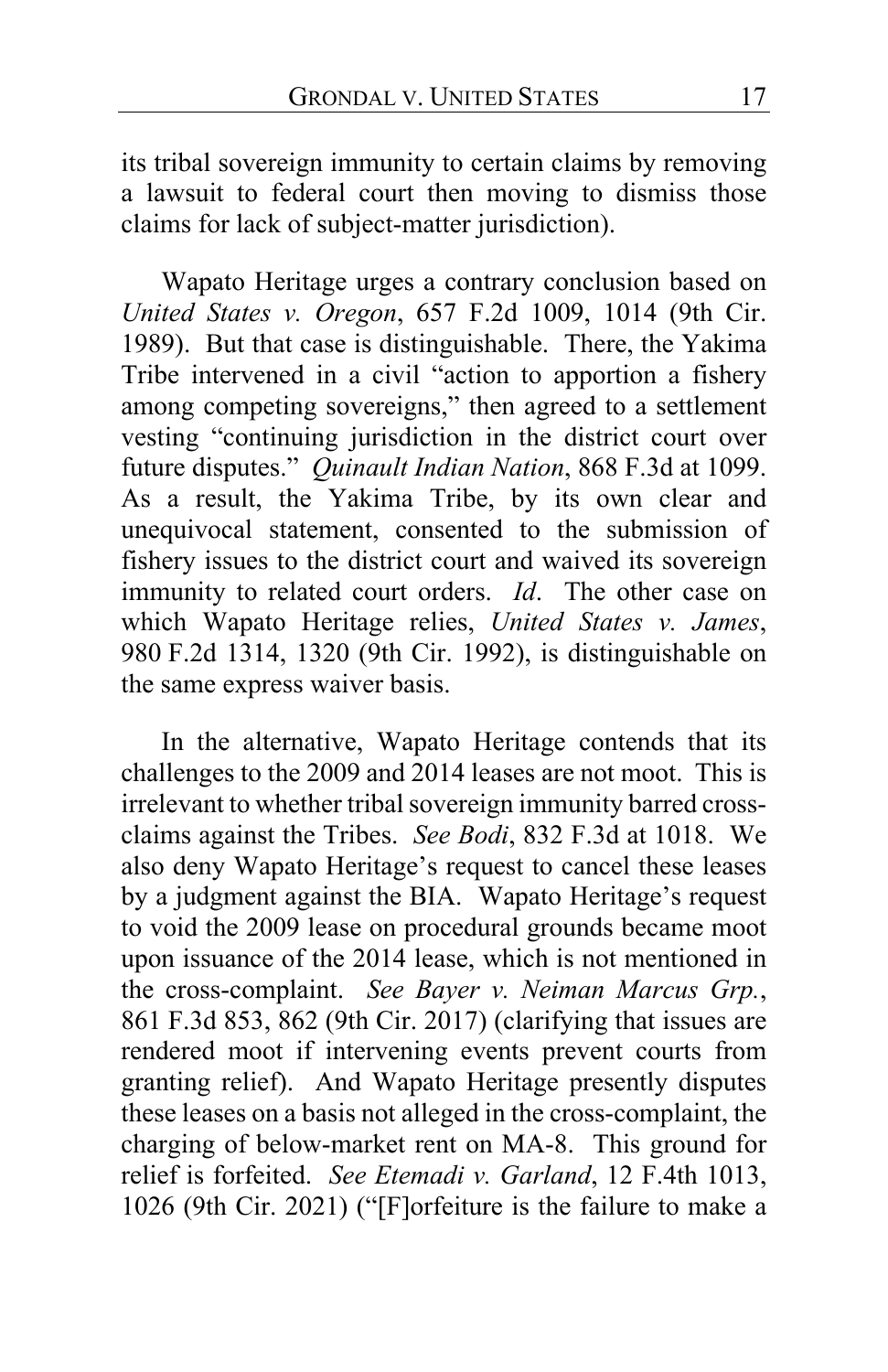timely assertion of a right."); *In re Mercury Interactive Corp. Secs. Litig*., 618 F.3d 988, 992 (9th Cir. 2010). Wapato Heritage also did not exhaust its administrative remedies for the 2014 lease because it never filed an agency appeal from the BIA's approval of this lease. *See* 25 C.F.R. §§ 2.4, 162.025; *Barron v. Ashcroft*, 358 F.3d 674, 677 (9th Cir. 2004) ("It is a well-known axiom of administrative law that if a [party] wishes to preserve an issue for appeal, [it] must first raise it in the proper administrative forum." (cleaned up)). For these reasons, we reject Wapato Heritage's arguments regarding mootness.

Wapato Heritage tries to sidestep these problems by insisting the district court should have allowed its attack on the 2009 lease to proceed with regard to the 2014 lease. But no error exists here because Wapato Heritage never moved to amend its cross-complaint to dispute issuance of the 2014 lease or its financial terms. *See* Fed. R. Civ. P. 15(a)(2); *Benson v. JPMorgan Chase Bank, N.A.*, 673 F.3d 1207, 1218 (9th Cir. 2012) ("Plaintiffs cannot prevail on an argument that the district court should have sua sponte granted a motion they never filed."); *Alaska v. United States*, 201 F.3d 1154, 1163 (9th Cir. 2000) ("Where a party never asked for permission, its argument that the district court should have permitted is without force." (quotation marks omitted)).

#### **B. Wapato Heritage's Cross-Claims Against the BIA**

A two-part analysis informed the district court's ruling on Wapato Heritage's cross-claims against the BIA. First, to the extent that Wapato Heritage was seeking to recover money damages from the United States, the district court lacked subject-matter jurisdiction to entertain the relevant cross-claims.Second, Wapato Heritage did not state any colorable cross-claims against the BIA, so dismissal under Rule 12(b)(6) was proper. There was no reason to transfer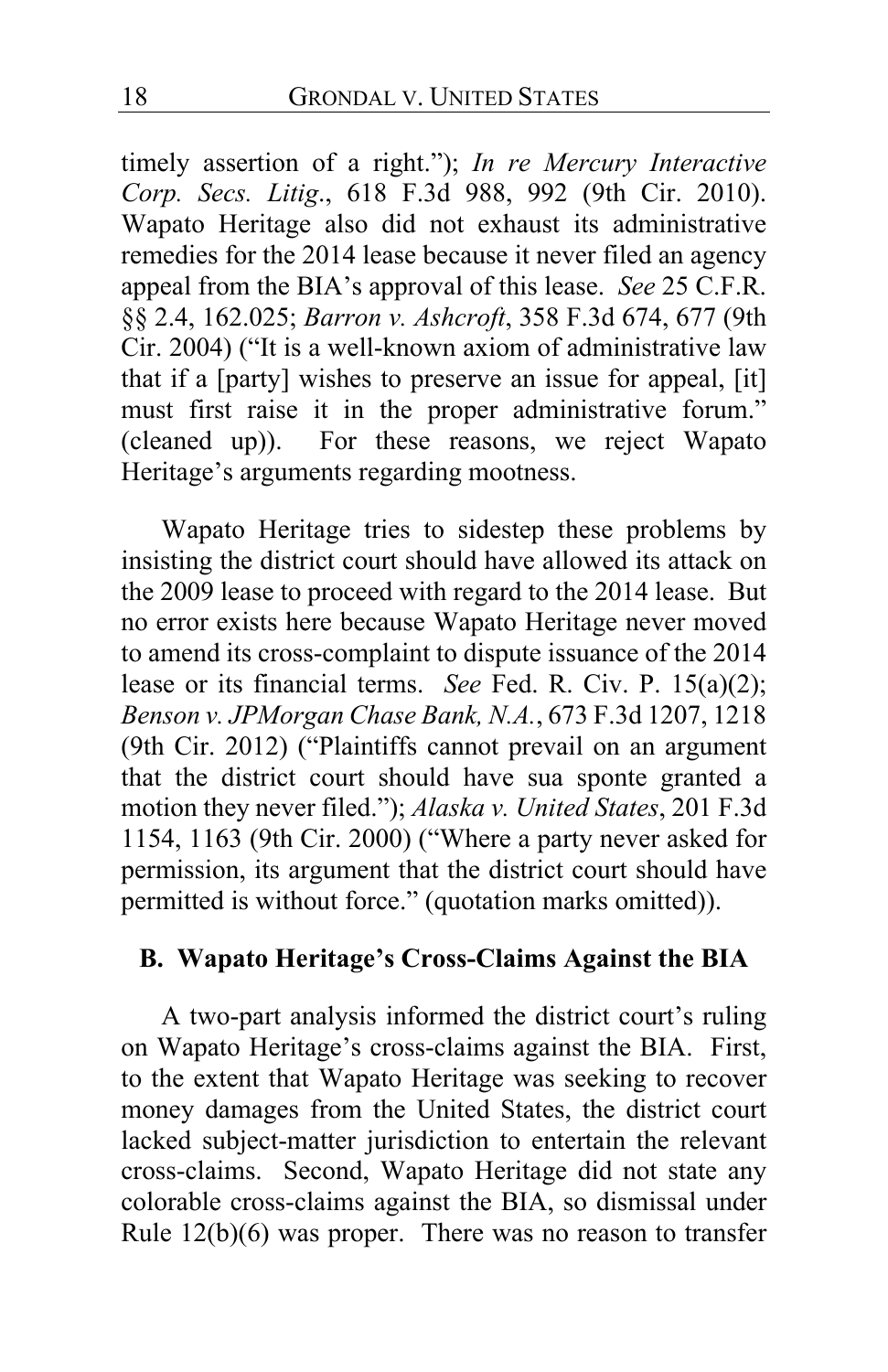these cross-claims to the Court of Federal Claims. Upon our review of the applicable law and the record, we affirm these conclusions and reject the contrary arguments made by Wapato Heritage.

**i.**

Under the Tucker Act, the Court of Federal Claims has original jurisdiction to "render judgment upon any claim against the United States founded either upon the Constitution, or any Act of Congress or any regulation of an executive department, or upon any express or implied contract with the United States, or for liquidated or unliquidated damages in cases not sounding in tort." 28 U.S.C. § 1491(a)(1). And the Little Tucker Act gives the district courts concurrent jurisdiction over cases not exceeding \$10,000. 28 U.S.C. § 1346(a)(2). Read in conjunction, these two statutes "provide for jurisdiction solely in the Court of Federal Claims for Tucker Act claims seeking more than \$10,000 in damages" against the United States. *McGuire v. United States*, 550 F.3d 903, 910–11 (9th Cir. 2008).

The Tucker Act's counterpart for Native American tribes is the Indian Tucker Act, 28 U.S.C. § 1505. It extends the original jurisdiction of the Court of Federal Claims to claims of identifiable Native American groups in the United States "whenever such claim is one arising under the Constitution, laws, or treaties of the United States, or Executive orders of the President, or is one which otherwise would be cognizable in the Court of Federal Claims if the claimant were not an Indian tribe, band, or group." *Id.*; *see Navajo Nation v. U.S. Dep't of the Interior*, 26 F.4th 794, 809 (9th Cir. 2022); *Skokomish Indian Tribe v. United States*, 410 F.3d 506, 511 (9th Cir. 2005) (applying the Indian Tucker Act).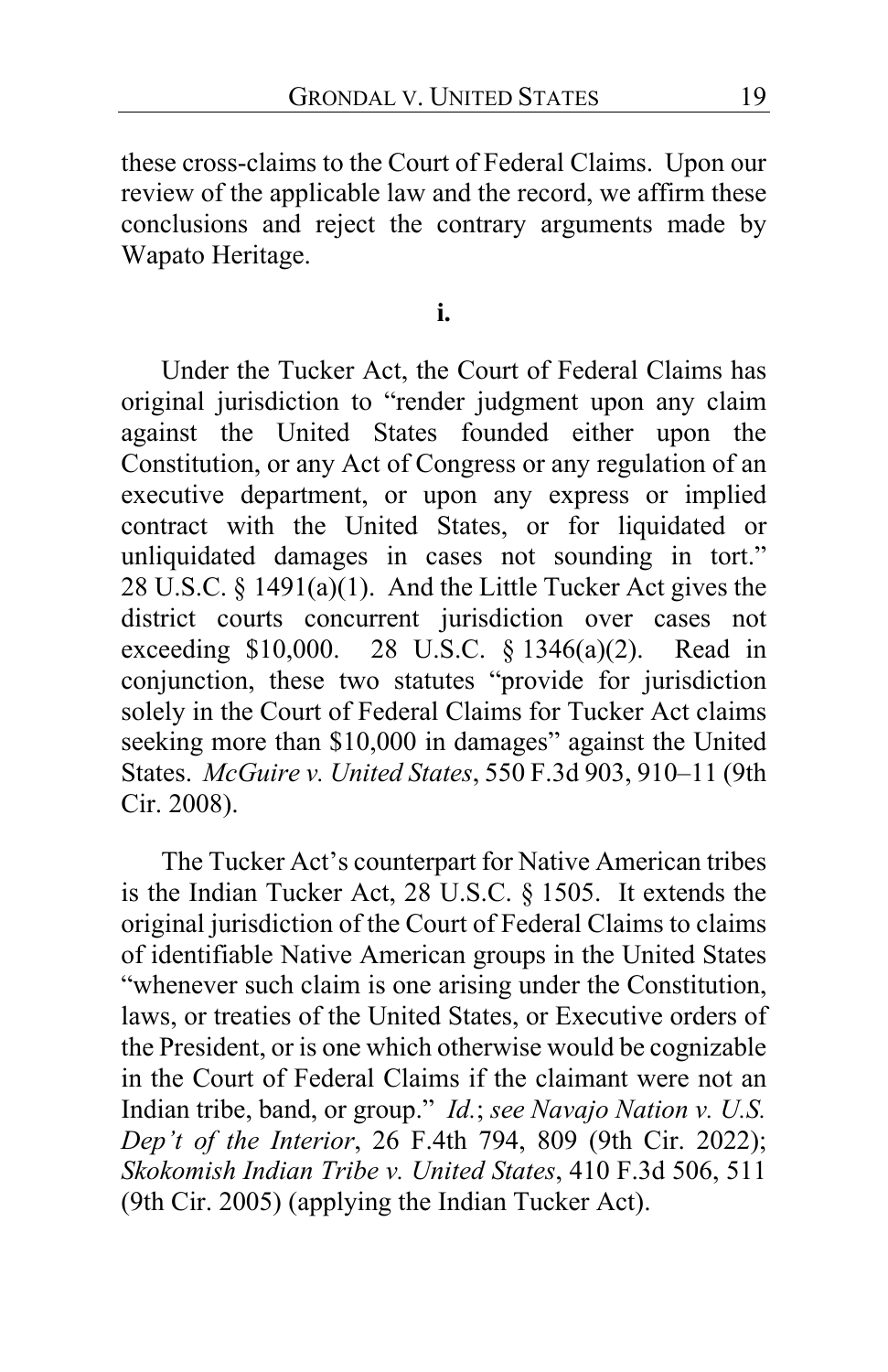Wapato Heritage's cross-complaint requested entry of a court order requiring the BIA to collect the \$866,248 in rent CTEC allegedly owed Wapato Heritage under the Casino Sublease. This cross-complaint also sought a money judgment to recoup \$751,285 in overpayments Evans purportedly made to the Landowners under the Master Lease.To the extent these cross-claims requested money damages from the United States, the district court lacked subject-matter jurisdiction under the Tucker Act and Little Tucker Act. *See* 28 U.S.C. §§ 1346(a)(2), 1491(a)(1); *McGuire*, 550 F.3d at 910–11.

#### **ii.**

The above cross-claims can also be construed as requests to compel agency action such that the Tucker Act and Little Tucker Act are inapplicable.Wapato Heritage regardless failed to state a claim against the BIA. The district court properly dismissed Wapato Heritage's cross-claims concerning the United States and denied Wapato Heritage's motion to transfer these cross-claims to the Court of Federal Claims.

Congress included in the Administrative Procedure Act (APA) a waiver of the United States' sovereign immunity to suits involving claims "that an agency or an officer or employee thereof acted or failed to act in an official capacity" and "seeking relief other than monetary damages." 5 U.S.C. § 702. It does not matter that Wapato Heritage declined to assert an APA cause of action against the BIA. The sovereign immunity waiver in Section 702 extends beyond causes of action provided by the APA. *See Navajo Nation v. U.S. Dep't of the Interior*, 876 F.3d 1144, 1172 (9th Cir. 2017) ("[T]he second sentence of § 702 waives sovereign immunity broadly for all causes of action that meet its terms.").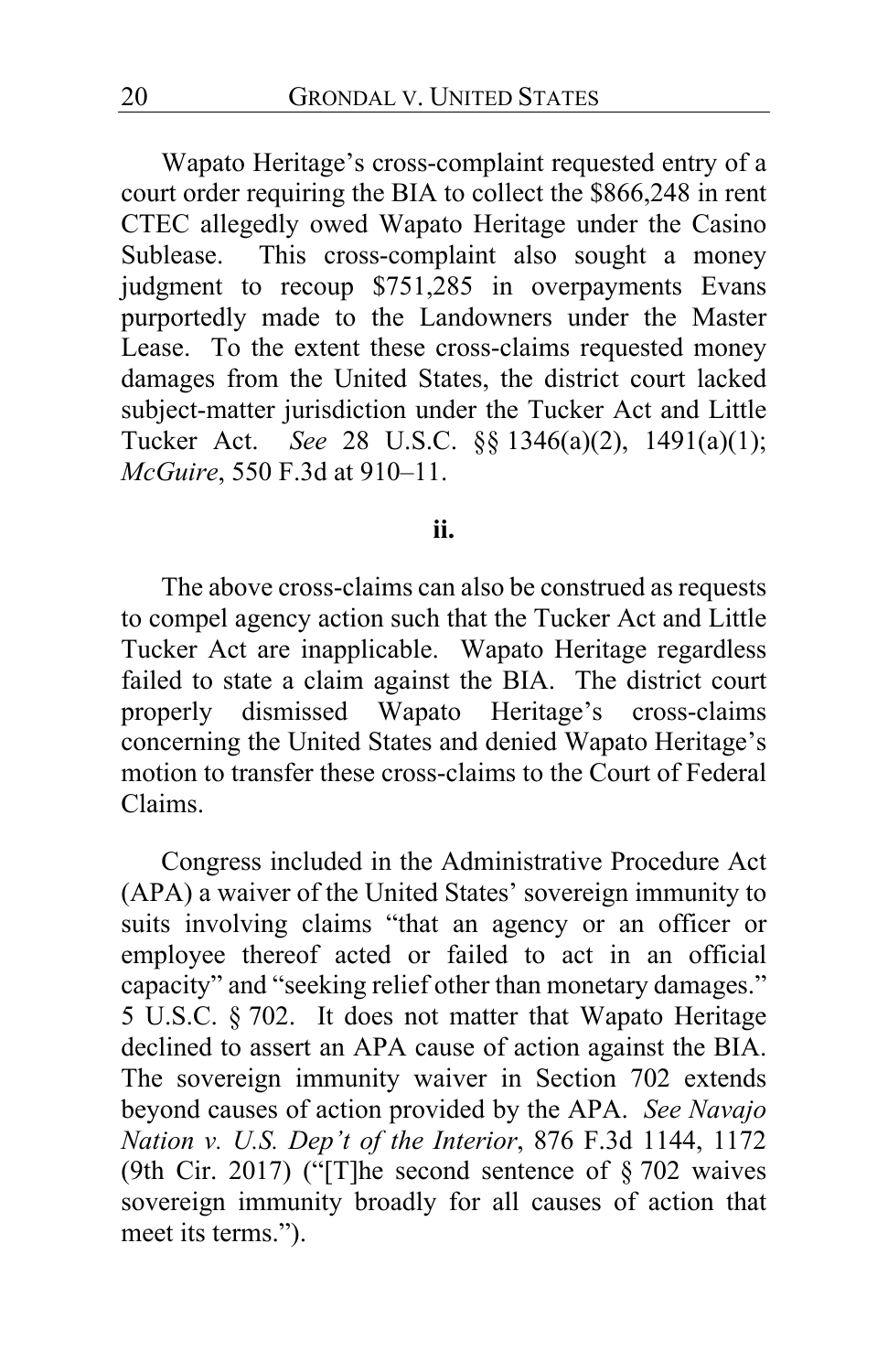Apart from the possibility that money damages are at issue, the government designates Wapato Heritage's crossclaims against the BIA as petitions for a writ of mandamus, a point Wapato Heritage does not dispute. "Mandamus is an extraordinary remedy and is available to compel a federal official to perform a duty only if: (1) the individual's claim is clear and certain; (2) the official's duty is nondiscretionary, ministerial, and so plainly prescribed as to be free from doubt; and (3) no other adequate remedy is available." *Kildare v. Saenz*, 325 F.3d 1078, 1084 (9th Cir. 2003).

Wapato Heritage argues that its cross-claims against the United States can be treated as a breach of contract action or a lawsuit to remedy the BIA's violation of a trust relationship with Wapato Heritage. In addition, Wapato Heritage advances a series of contentions that the United States has a nondiscretionary duty to enforce the Casino Sublease and Master Lease for Wapato Heritage.But Wapato Heritage's cross-complaint never alleges that no other adequate remedy is available, and that omission precludes issuance of a writ of mandamus against the BIA. Nor do Wapato Heritage's briefs on appeal explain why a writ of mandamus is the only way to redress its injuries. Indeed, the opposite is true. Regarding the Casino Sublease, Wapato Heritage and CTEC agreed that any dispute relating to that contract could be redressed in the Colville Tribal Court, and CTEC waived its tribal sovereign immunity to such litigation. Wapato Heritage can sue CTEC in tribal court for rent due under the Casino Sublease. And Wapato Heritage never explains, in its cross-complaint or otherwise, why it cannot recover Evans's overpayments to the Landowners under the Master Lease by personally suing the Landowners for breach of contract, conversion, unjust enrichment, or other causes of action to recover funds. *See Alhadeff v. Meridian on*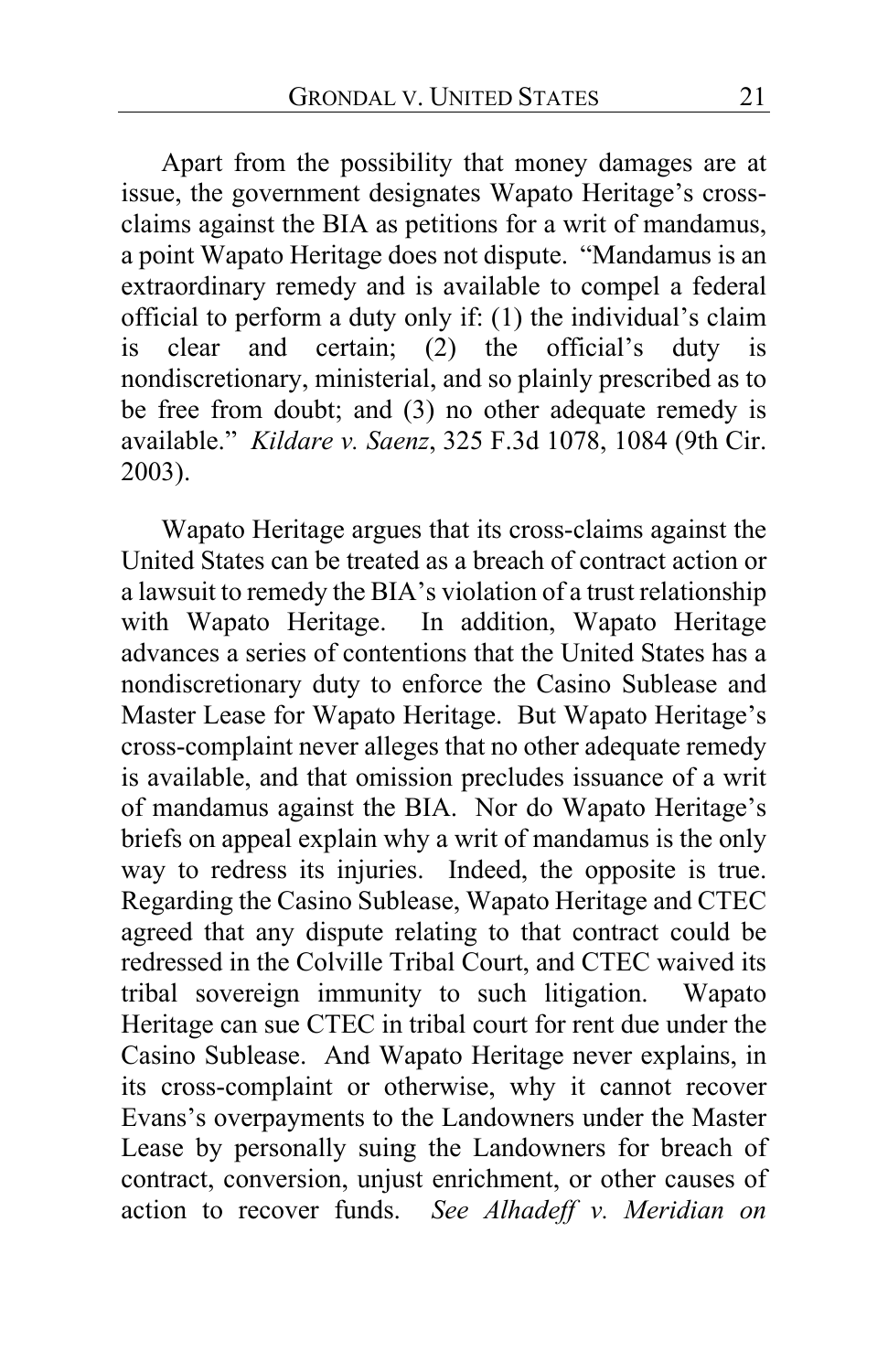*Bainbridge Island, LLC*, 220 P.3d 1214, 1223 (Wash. 2009) (*en banc*) (defining the tort of conversion in Washington State); *Young v. Young*, 191 P.3d 1258, 1262 (Wash. 2008) (*en banc*) (reciting the elements of Washington State unjust enrichment claims).

In this context, Wapato Heritage did not state a claim for a writ of mandamus and dismissal under Rule 12(b)(6) was appropriate. *See In re Mersho*, 6 F.4th 891, 897 (9th Cir. 2021) ("This court has the authority to issue a writ of mandamus under the All Writs Act, 28 U.S.C. § 1651. A writ is an extraordinary remedy and Petitioners bear the burden of showing that their right to it is clear and indisputable." (cleaned up)). And Wapato Heritage never identifies the factual allegations it would add to the complaint to cure its failure to plead that no other remedy is available.This omission of an element necessary for mandamus relief validates the district court's conclusion that leave to amend or transfer of Wapato Heritage's crossclaims against the United States to the Court of Federal Claims would be pointless. *See Johnson v. Lucent Techs., Inc.*, 653 F.3d 1000, 1012 (9th Cir. 2011) ("[Plaintiff] failed to alert the court as to what new facts [it] would have alleged. We fail to see how [Plaintiff] could have amended [its] pleadings to cure their deficiencies . . . . Leave to amend would have therefore been futile."). We affirm disposal of Wapato Heritage's cross-claims against the BIA on these grounds. *See Kildare*, 325 F.3d at 1084.

#### **C. The Trust Status of MA-8**

Wapato Heritage appeals the district court's dismissal of its cross-claim that MA-8 is not held in trust by the United States and its requests for ejectment of the Tribes, quiet title to MA-8, and partition of MA-8. This part of Wapato Heritage's appeal must be rejected because we recently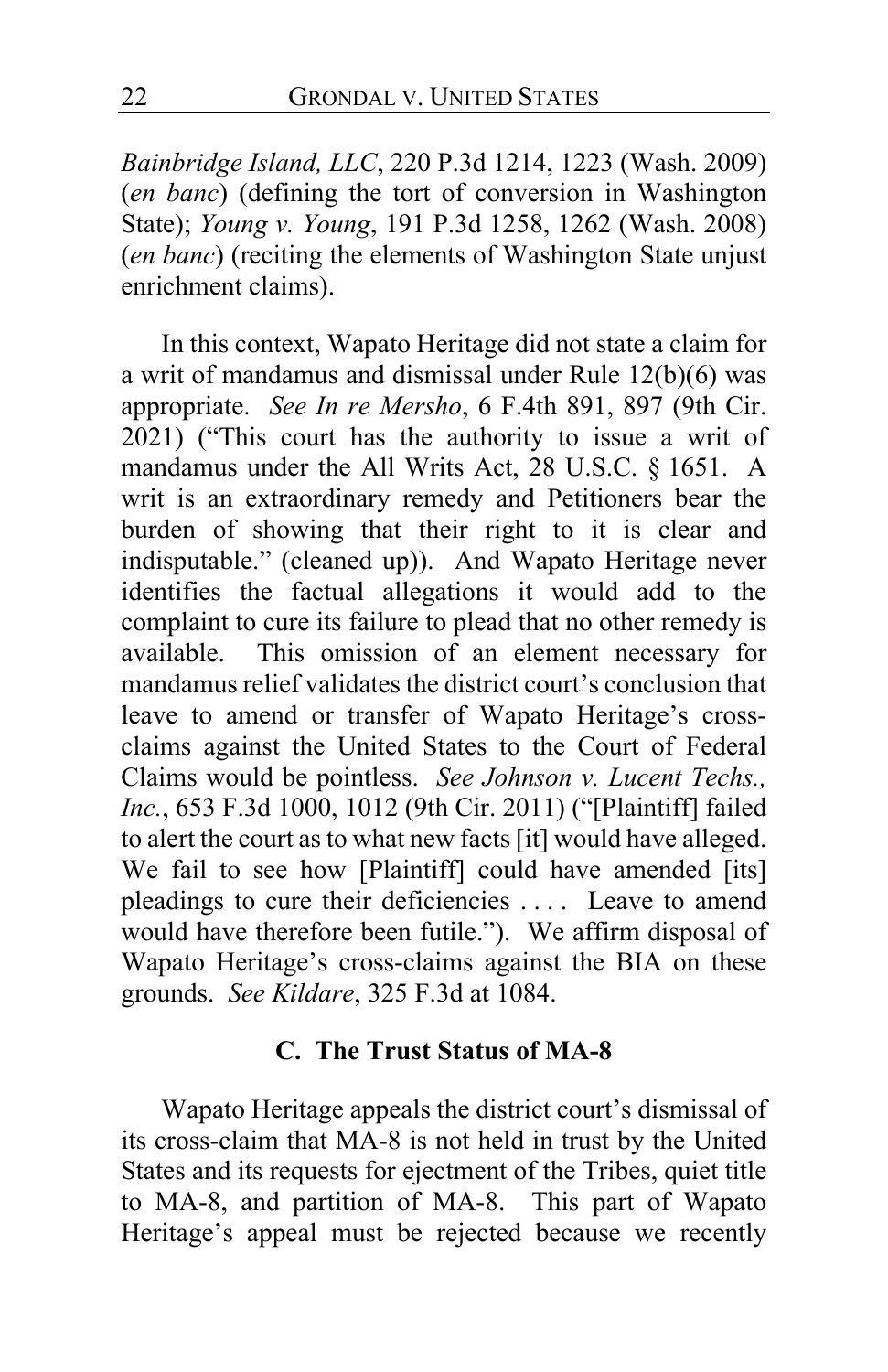concluded that MA-8 is still Indian allotment land held in trust by the BIA. *See Grondal*, 21 F.4th at 1145 ("Th[e] trust period for MA-8 has been repeatedly extended over the years . . . such that to this day, the United States continues to hold legal title to the land, in trust for Wapato John's heirs."). We need go no further on this issue.

### **D. Wapato Heritage's Rule 24(a)(2) Motion to Intervene**

Wapato Heritage maintains that the district court erred in denying its motion to participate in the trespass damages trial pitting Grondal and Mill Bay against the BIA. The parties agree that this request was a Rule  $24(a)(2)$  motion to intervene as a matter of right.Under this rule, intervenors as of right are any party who "claims an interest relating to the property or transaction that is the subject of the action, and is so situated that disposing of the action may, as a practical matter impair or impede the movant's ability to protect its interest, unless existing parties adequately represent that interest." Fed. R. Civ. P. 24(a)(2). These criteria are not met here.

It is true that Wapato Heritage has an interest in MA-8 via its partial life estate in this Indian allotment land. *See Grondal*, 21 F.4th at 1145 & n.1. But Wapato Heritage did not satisfy the other requirements of Rule  $24(a)(2)$ . As a threshold matter, Wapato Heritage lacks intervenor standing because its argument for intervention is based on Mill Bay's alleged threats to sue Wapato Heritage for indemnification of trespass damages awarded against Mill Bay. There is no evidence in the record that any such lawsuit has been filed by Mill Bay, and conjectural or hypothetical injuries cannot create Article III standing. *See Spokeo, Inc. v. Robins*, 578 U.S. 330, 339 (2016) ("To establish injury in fact, a plaintiff must show that he or she suffered an invasion of a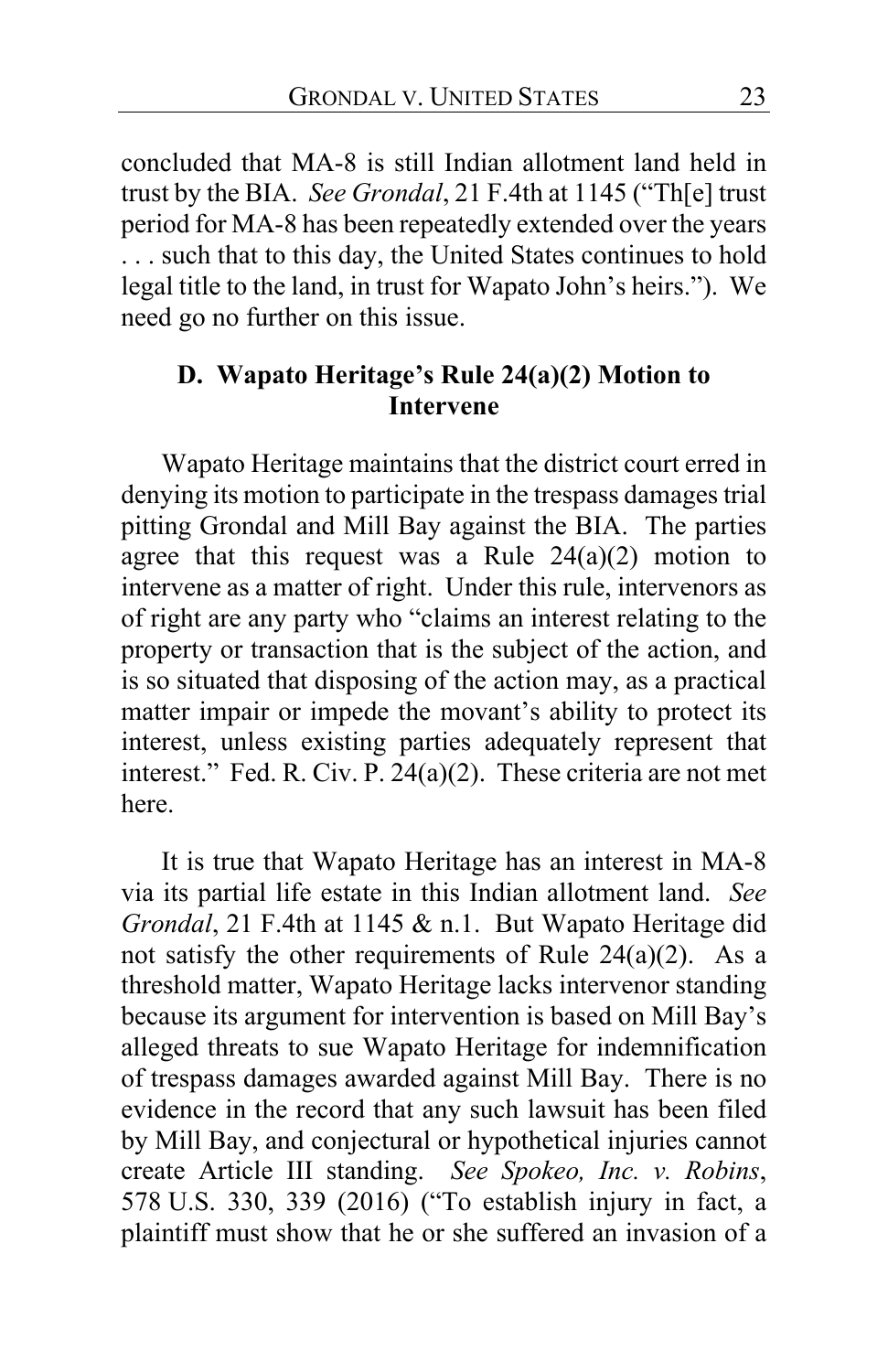legally protected interest that is concrete and particularized and actual or imminent, not conjectural or hypothetical." (cleaned up)). In addition, Wapato Heritage faced no direct liability in this trespass damages trial and is not bound by the judgment because it was excluded from those proceedings. And Mill Bay adequately represented Wapato Heritage's interests because they had the same goal of minimizing the trespass damages awarded. *See Arakaki v. Cayetano*, 324 F.3d 1078, 1086 (9th Cir. 2003) ("When an applicant for intervention and an existing party have the same ultimate objective, a presumption of adequacy of representation arises."). The district court properly denied intervention. *See id.* (affirming denial of intervention as of right because the movant did not overcome the presumption of adequate representation by a party with parallel interests). We reject Wapato Heritage's assertions to the contrary and we will not remand this case for further proceedings on trespass damages.

Wapato Heritage urges the opposite conclusion by suggesting that the district court's denial of its motion to intervene and the related motion to compel discovery deprived Mill Bay of documents and expert testimony relevant to trespass damages. This contention is unavailing. Wapato Heritage was terminated as a party to this case when the district court denied its motion to intervene, rendering its motion to compel discovery moot. *See Public Utils. Comm'n of Cal. v. F.E.R.C.*, 100 F.3d 1451, 1458 (9th Cir. 1996) (clarifying that the question of mootness turns on whether "there is a substantial controversy, between parties having adverse legal interests"). And Wapato Heritage lacks standing to litigate the disadvantages Mill Bay may have incurred because the district court did not compel certain discovery. *See Warth v. Seldin*, 422 U.S. 490, 499 (1975) (emphasizing that a party "generally must assert his own